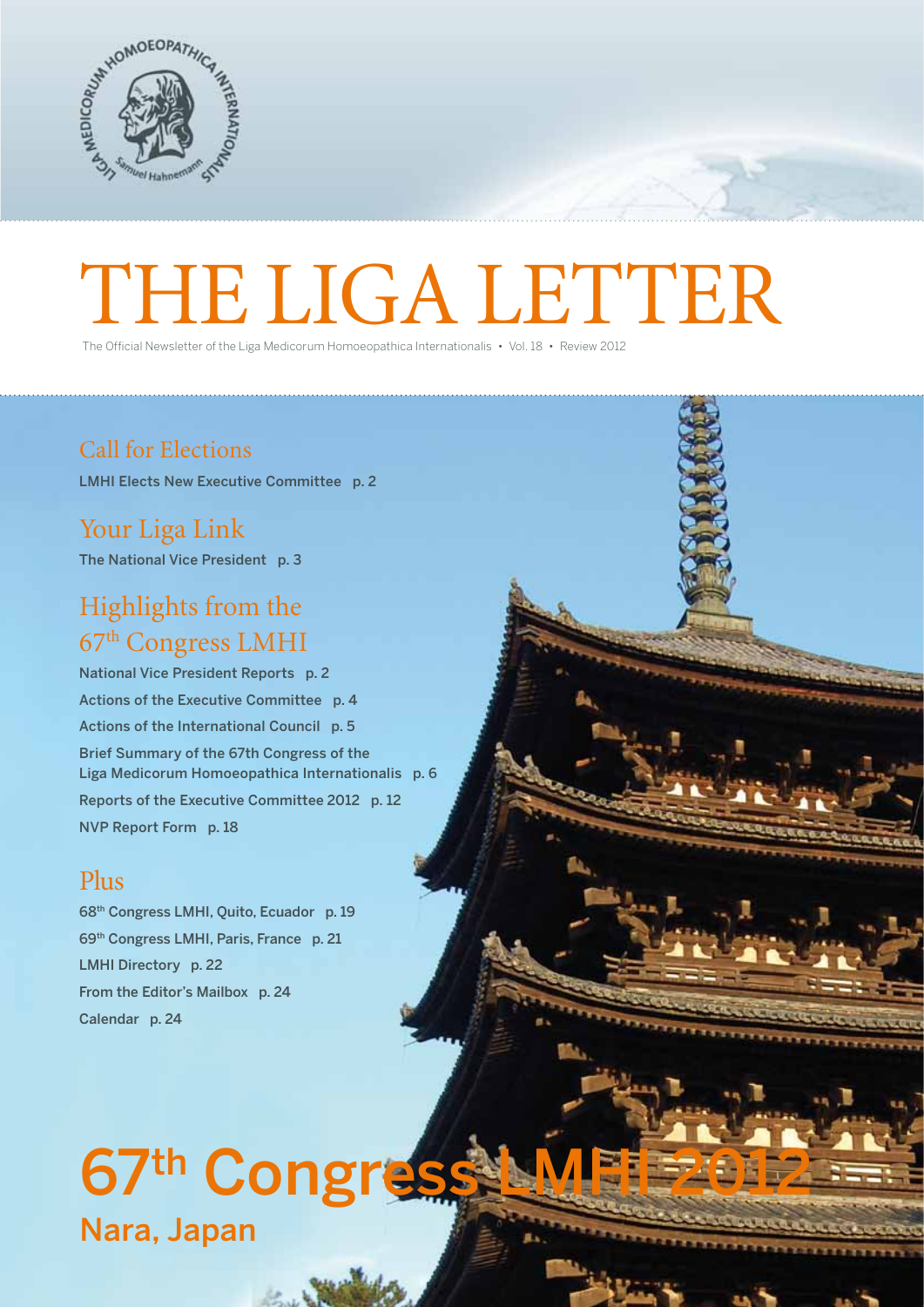# Call for Elections: LMHI Elects New Executive Committee

On the occasion of the 68th LMHI Congress in Quito, Ecuador, elections of the LMHI Executive Committee will take place.

The procedures for the Elections of the LMHI Executive Committee are defined as follows:

- 1) The Call for Elections shall be made at the International Council Meeting in the year prior to the International Council Meeting at which the elections will take place and shall be published in the next issue of The Liga Letter. (This Call occurred at the recent International Council Meeting in Nara, Japan, and is hereby published in this Liga Letter.)
- 2) Three months prior to the Elections, the candidates for posts on the Executive Committee must send in writing to the LMHI General Secretary their curriculum vitae and their reasons for standing for the post. (These documents should be sent to LMHI Prime General Secretary Dr. Thomas Peinbauer at thomas@peinbauer.at by 28 February 2013.)
- 3) The Prime General Secretary of the Liga shall distribute the list of Executive Candidates to all of the members of the International Council with the Agenda that is mailed one month prior to the International Council Meeting.
- 4) The Elections shall take place during the International Council Meeting that coincides with the Liga Medicorum Homeopathica Internationalis Congress.
- 5) By means of a written ballot, the Elections shall be carried out by a secret vote in which each International Council member is entitled to participate.
- 6) It is advisable that the candidate for a post on the Executive Committee has been a member of the Liga in good standing for three years.

## **ARGENTINA**

Dr. Gustavo Cataldi, NVP

Homeopathic training in Argentina is guaranteed in high-level courses for medical doctors, dentists, veterinarians and pharmacists by institutions that follow the educational standards suggested by the Liga Medicorum Homoeopathica Internationalis (LMHI). Teachers from Argentinean institutions are frequently requested in different countries of the world because of their level of excellence. This shows that Argentinean homeopathy is still valid since the times of Dr. Tomás Pablo Paschero, who was a well-known President of the LMHI. The Federación de Asociaciones Médicas Homeopáticas Argentinas (FAMHA, or Federation of Argentinean Homeopathic Medical Associations) unites prestigious educational institutions that keep the legacy alive.

## **ARMENIA**

Dr. Mariam Gharabaghtzyan, NVP

2 Determines and the University of Alternational Homeopathis, directed corresponding in Argentina is guaranteed in high-level<br>
2 The "Arrameian Association of International Homeopaths," directed<br>
2 Courses for medical doct The "Armenian Association of International Homeopaths," directed by Mariam Gharabaghtsyan, and "Nor Arev," the Association for the Promotion of Classic Homeopathy, directed by Sabine Zimmermann, organized our 4th International Homeopathic Congress, 21-24 May 2012. The speakers were the following: Dr. med. Johann Loibner (Austria), Dr. med. R. S. Pareek (India), Dr. med. Alok Pareek (India), Dr. med. Herbert Pfeiffer (Germany), Dr. med. Dario Spinedi (Switzerland), Dr. dent. Alberto Mazzocchi (Italy). About 100 homeopathic doctors from Armenia, Germany, Russia, Ukraine, Turkey, and Italy participated in the Congress, as did their patients, and students from medical university, who listened with great interest. Through "Nor Arev" we continue the homeopathic treatment of children at an orphanage in Yerevan. In October, Ms. Sabine Zimmermann visited Yerevan to conduct a seminar for Armenian homeopathic doctors.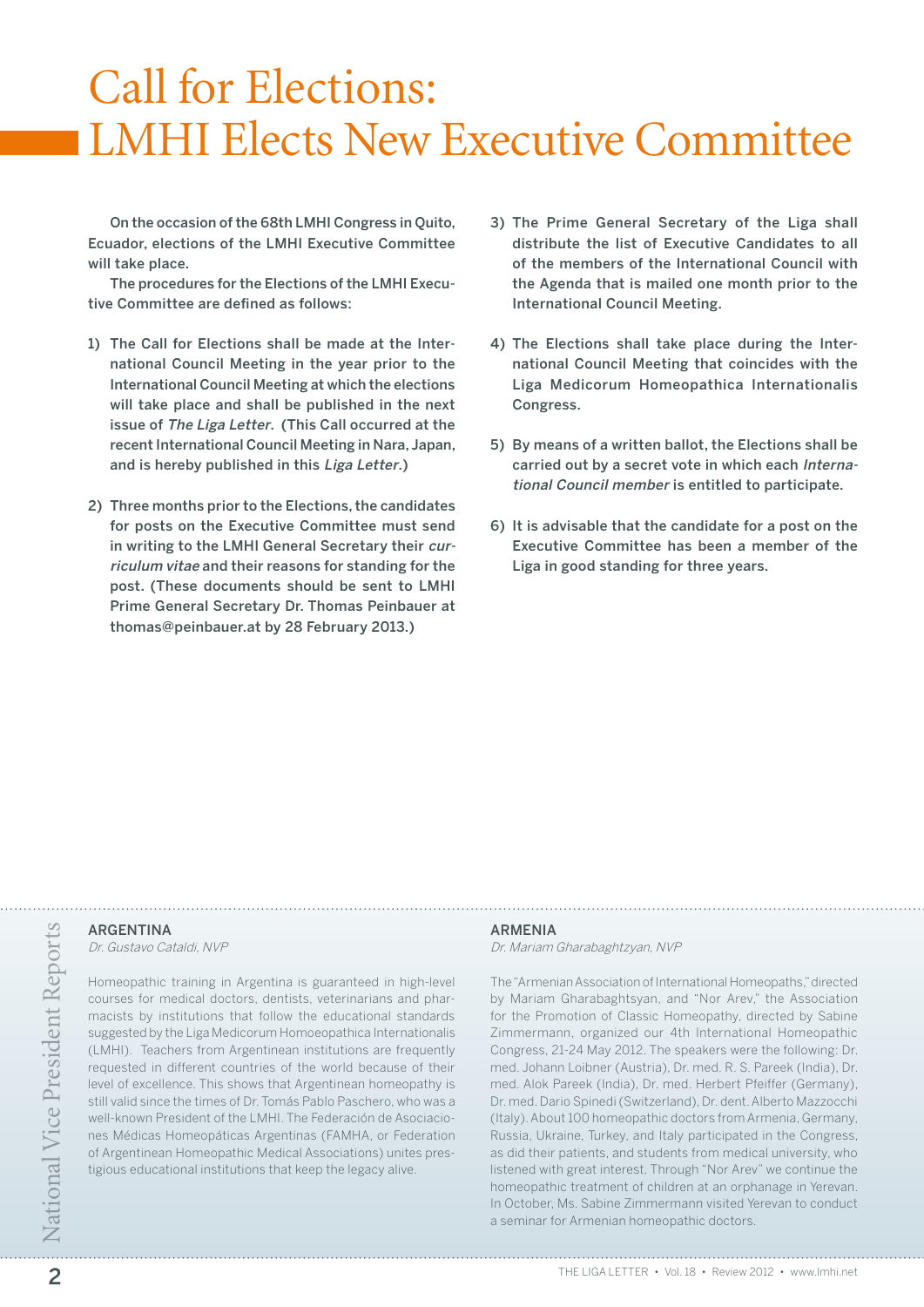# Your Liga Link: The National Vice President

The official bodies of the Liga Medicorum Homeopathica Internationalis, frequently termed simply the Liga, include the International Council, the Executive Committee, and the General Secretariat, which meet annually. Although the International Council is composed of the President, the Immediate Past President, the Prime Vice President, the National Vice Presidents/Assistant National Vice Presidents, the Prime General Secretary, and the eight other General Secretaries, the Treasurer, and active members selected from different countries not having National Vice Presidents, the crucial element in the function of the Liga is the National Vice President.

As it states in the Statutes, 'The National Vice Presidents are the permanent link between the International Council and, therefore, the Liga, and the national homeopathic organizations. The National Vice Presidents have several important duties, which they must perform, as follows:

- the submission of an account of every International Council Meeting or Congress of the LMHI to the homeopathic journals of their respective countries;
- the presentation of applications for Liga membership from new members from their respective countries;
- the submission of an **Annual Report** to the LMHI on the activity and the developments regarding homeopathy in their own country,

– the homeopathic national events, congresses, jubilees, etc.,

– homeopathic publications or communications,

– a listing of business addresses and telephone numbers of homeopathic institutions, physicians, dentists, veterinarians, pharmacists;

• the **Annual Report** mentioned above must be sent to the Prime General Secretary at least one month before the meeting of the International Council. Also, a 130-word summary of that report in English must be submitted for publication in the annual Liga Letter, the LMHI Newsletter. The list of addresses and telephone numbers of homeopathic physicians, pharmacists, veterinarians, dentists, and institutions, must be submitted annually to the LMHI Treasurer along with the collective membership dues.

Failure to fulfill these duties is grounds for removal of said National Vice President by authority of the International Council or the Executive Committee, as stipulated in the Statutes.

# "The crucial element in the function of the Liga is the National Vice President."

LMHI Statutes

## **AUSTRIA**

Dr. Christina Ari, NVP

A constantly rising number of pupils guarantees a high level of qualification in Austria´s field of homeopathy. Presently 265 medical doctors, medical students, pharmacists and veterinarians attend the basic education programs. In order to respond to the LMHI-ECH accreditation regulations, both societies provide additional training of 250 hours. ÖGHM and ÄKH show major interest in moving toward a standardization process as proposed by ECH. All four societies desire to cooperate concerning difficult and profound discussions in public. A media team with members of each society was founded in December 2011. The Peithner Award 2011 went to Anna-Theresa Zorzi for her diploma project. A multicenter prospective study by Christa Gründling was published in 2011 in Wiener klinische Wochenschrift: "Real-life effect of classical homeopathy in the treatment of allergies."

## Bangladesh

Dr. Mohammed Ashrafur Rahman, Contact Person

Many homeopathic medical colleges have been established during the 40 years since independence. The Bangladesh Homeopathic Board was established in 1972. Private homeopathic colleges were established many years ago. The first government medical college and hospital was established in Bangladesh in 1989. The government permits two courses. The Bachelor of Homeopathic Medicine & Surgery (BHMS) is under Dhaka University. The Diploma in Homeopathic Medicine and Surgery (DHMS) is under the Board of Homeopathy. The BHMS course is available in three colleges; the DHMS course is available in 44 colleges. There are 1,200 BHMS registered physicians and 30,000 DHMS registered physicians. Regarding the authorization of new colleges: Six new private homeopathic medical colleges and hospitals have been approved in several districts. More than three colleges await approval.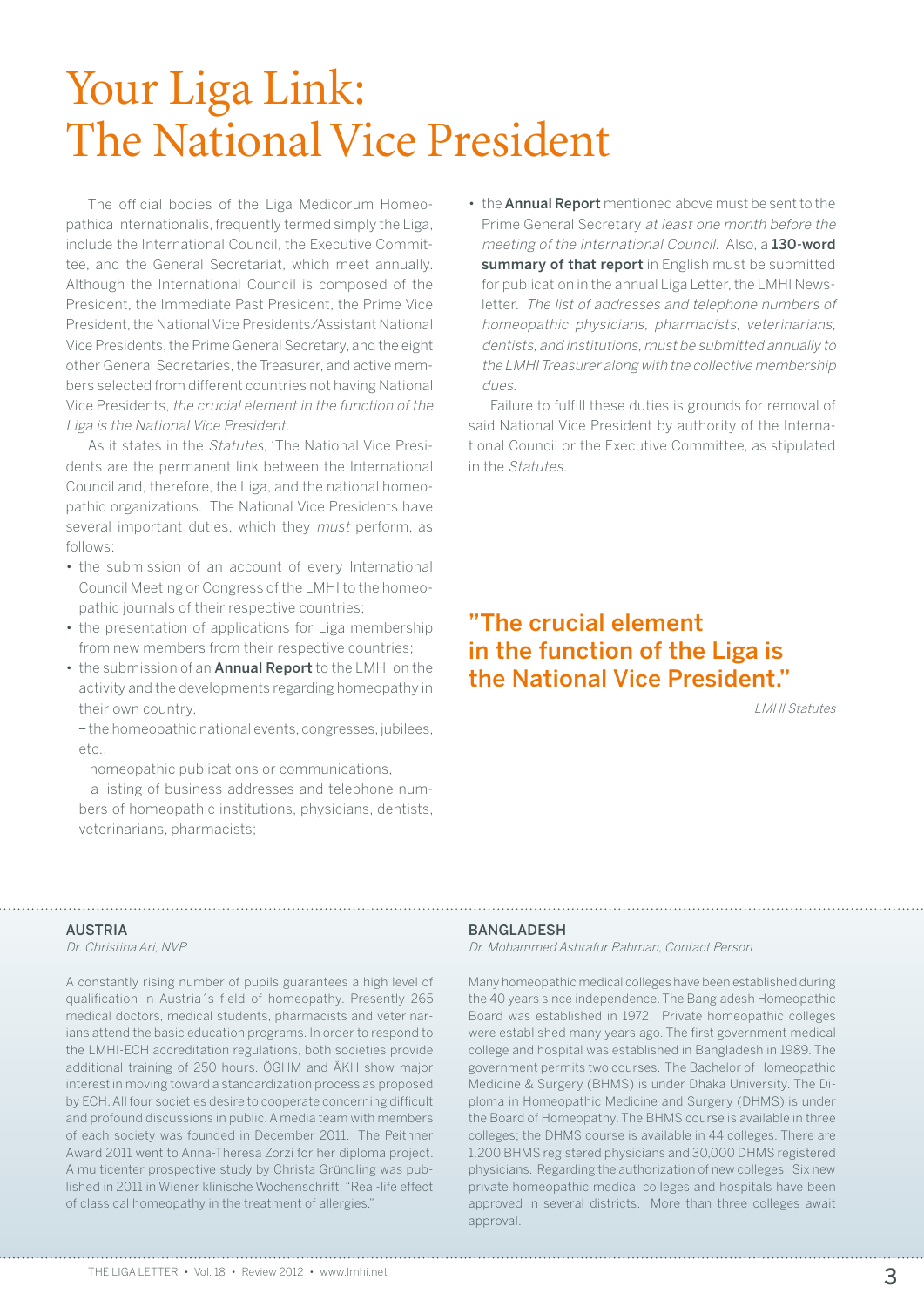# LMHI Governance Meetings

# Actions of the Executive Committee and the International Council

- Minutes of LMHI International Council Meeting in New Delhi, India, 12/11: accepted.
- Treasurer's Report: accepted
- Upcoming Liga Congresses: approved:
	- 2014 Paris, France 17, 18, 19 July 2014
	- 2015 Rio de Janeiro, Brazil
	- 2016 Buenos Aires, Argentina
- International Homeopathy Day 2013 Bogota, Colombia, April 10 or 12: approved
- Seat of LMHI to be moved to Koethen: approved
- Guidelines for Clinical Verification of Homeopathic Symptoms, 2nd Edition: approved
- Guidelines for Liga Book Project, Expansion of Titles: approved
- Guidelines/Procedures for Members of Honor/ President of Honor: individual to proposed by 2 LMHI members: approved
- Guidelines for Congress Organization, 2nd Edition: approved
	- Dentists & pharmacists full members
	- Dentistry and pharmacy must be included in the Congress
	- Reduced fee for LMHI members for Congress Registration



International Council Meeting **International Council Meeting International Council Meeting** 



## **BELGIUM**

Dr. Léon Scheepers, NVP

**BELGIUM**<br>  $D_L$ <br>  $D_L$ <br>  $D_L$ <br>  $D_L$ <br>  $D_R$ <br>  $D_R$ <br>  $D_R$ <br>  $D_R$ <br>  $D_R$ <br>  $D_R$ <br>  $D_R$ <br>  $D_R$ <br>  $D_R$ <br>  $D_R$ <br>  $D_R$ <br>  $D_R$ <br>  $D_R$ <br>  $D_R$ <br>  $D_R$ <br>  $D_R$ <br>  $D_R$ <br>  $D_R$ <br>  $D_R$ <br>  $D_R$ <br>  $D_R$ <br>  $D_R$ <br>  $D_R$ <br>  $D_R$ <br>  $D_R$ <br>  $D_R$ <br>  $D_R$ <br>  $D_R$ <br>  $D_R$ <br>  $D_R$ <br>  $D_R$ <br> that, for safety reasons, only medical doctors, dentists, and veterinary doctors should practice homeopathy. Between October 2011 and November 2012 there were meetings of the chambers and the commission with equal representation of acupuncture, chiropractic, homeopathy, and osteopathy from universities and practices, and the Minister of Public Health. On March 20, 2012, the chamber voted that the practice of homeopathy will be reserved exclusively for medically trained doctors. This vote was communicated to the commission of equal representation, which will advise the minister of Public Health before 30 November 2012. The minister can deny this advice (unlikely when the advice is taken at great majority and well-motivated). The representatives of each discipline have the right to attempt to influence the Minister's decision.

In June 2011 the Belgian Healthcare Knowledge Center reported

## **BULGARIA**

Dr. Dora Patchova, NVP

The Working Group of experts finished the project "Changes in Health Law, Chapter 6 Alternative medicine." Most of the discussions were about whether the practice of homeopathy would be limited to MDs only (current law) or NMQPs as well. No agreement on that subject was reached and the project was transferred to the Ministers in the Ministry of Health. There followed an open discussion on the Ministry's website. There is more public interest in homeopathy. The Association of Homeopathic Physicians in Bulgaria (AHPB) organized Homeopathy Week in Bulgaria 29 March – 6 April 2012, "How to create and raise healthy and happy children". There have been free consultations about homeopathy in 13 Bulgarian towns and lectures in different towns for GPs, which were attended by more than 200 doctors.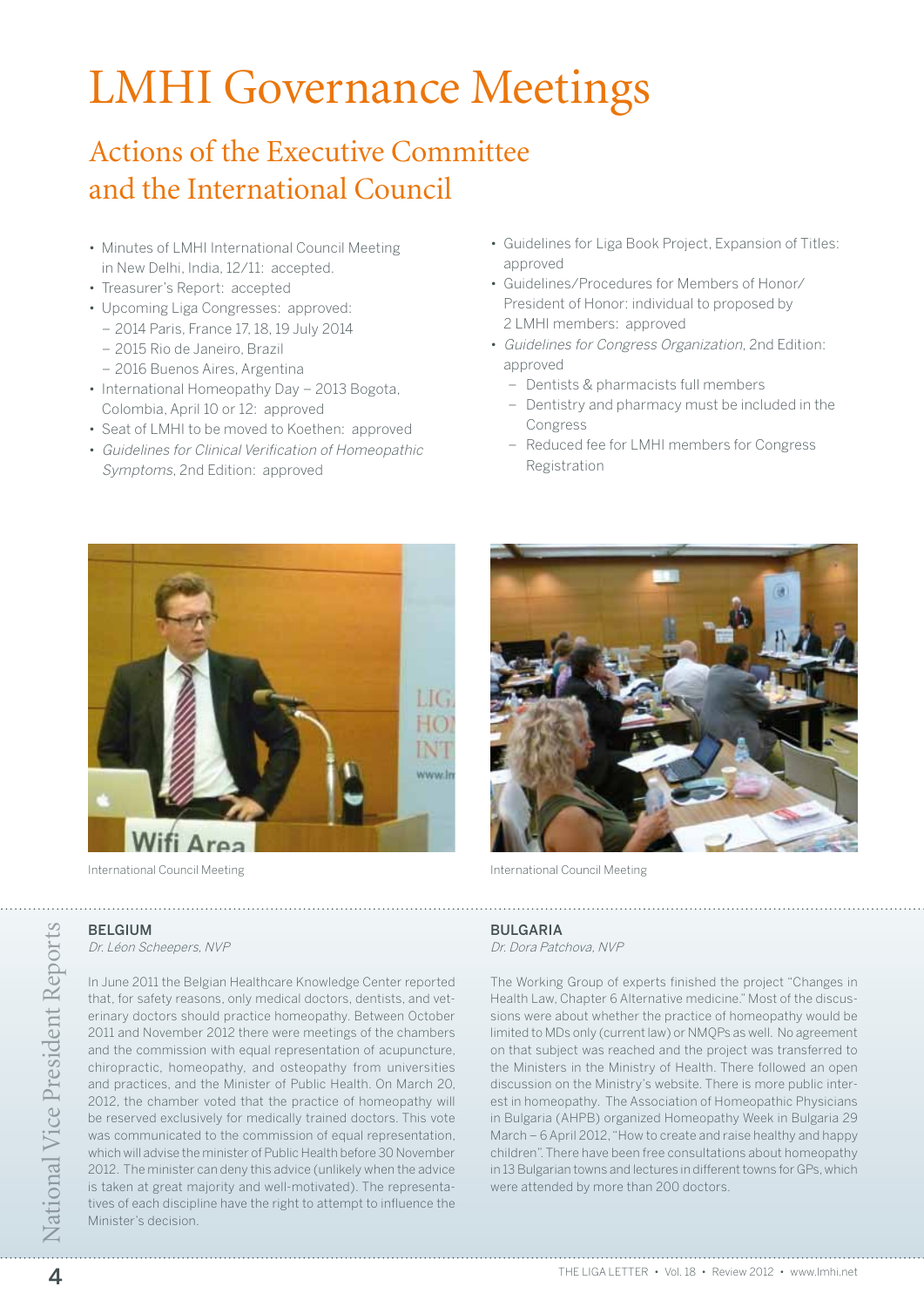

Executive Committee



International Council

#### **CANADA**

Prof. Bhupinder Sharma, MD(Hom.), Contact Person

Ontario is regulating the profession of homeopathy. The Registrar and the Transitional Council of Homeopaths of Ontario (TCCHO) are developing regulations that will place the college among the regulated health professions. At present, the TCCHO is developing tools to assess the skills and qualifications of homeopaths. They have created the "Competency Profile for Entry to Practice Homeopaths Practicing in Ontario" and the "Performance Indicators for Homeopaths Practicing in Ontario," enabling eligible homeopaths to register with the TCCHO legally to practice homeopathy. The pre-registration of homeopaths for the new College of Homeopaths of Ontario is anticipated in 2013 and the proclamation of Homeopathic Act, 2007, by 2014. The 2nd Annual Canadian Homeopathic Conference, jointly organized by the entire homeopathic community of Ontario including Quebec, was held in Toronto in October 2012.

#### **CHINA**

Prof. Steve A. Xue, Ph.D., M.S. of Chinese Medicine, NVP

We continue to increase the public awareness of homeopathy via website and books, to collaborate with mainstream medical institutions for comparative studies of homeopathy/traditional Chinese medicine, to lobby Chinese health organizations for establishing and completing legislation for homeopathic practices, and to recruit doctors and other health professionals to join LMHI-China. Specifically, we continue to use the LMHI-China website (www.heliaoyixue.com) to update the activities of Liga and research reports. A book on comparative studies of homeopathy and classical Chinese medicine and a concise guidance on commonly used homeopathic remedies was published by Shanghai TCM university press with Dr. Steve Xue as the chief editor. Several meetings were conducted with administrators of China Medicine and Health Development Foundation in Beijing regarding the integration of homeopathic medicine in poor and remote regions.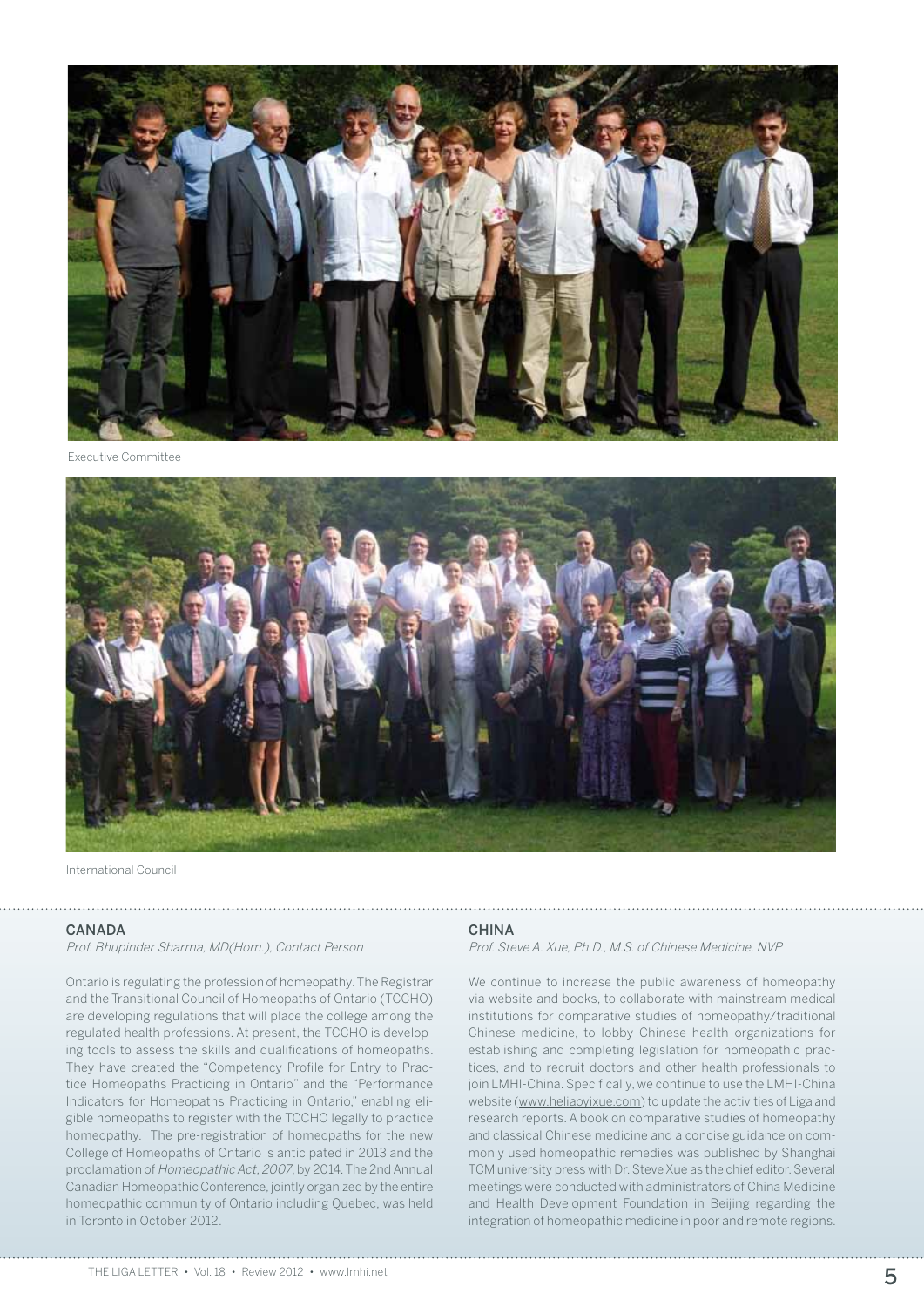# Brief Summary of the 67<sup>th</sup> Congress of the Liga Medicorum Homoeopathica Internationalis

# 14-17 September 2012, Nara, Japan

Richard Hiltner, MD, DHt, and Sandra M. Chase, MD, DHt (the Editor and her Working Group partner were unable to attend every presentation)



Nara Prefectural New Public Hall



Inside the Conference Hall

. . . . . . . . . . . . .

## COLOMBIA

Dr. Carles Riveros-Gomez, NVP

**EXECUTER • COLOMBIA**<br>
Excelse Riveros-Gomez, MVP<br>
Following a long process of evaluation the National Ministry of<br>
Following a long process of evaluation Universitaria Escuela<br>
Following a long process of evaluation Unive Following a long process of evaluation the National Ministry of Education now recognizes the "Fundación Universitaria Escuela Colombiana de Homeopatía "Luis G. Páez" (FUNHOM)" as a university. This is the first step in creating a homeopathic program that will be legally recognized as a formal medical specialty. Currently, the "FUNHOM" is working on the curriculum, taking into account the program of the LMHI. Other homeopathic schools are undergoing the same process of evaluation and approval. Last year the "Asociación Médica Homeopática Colombiana" was created, to support and promote the practice and teaching of homeopathy. We will celebrate the centenary of the Fundación Instituto Homeopático Luis G. Páez in 2014, and will host World Homeopathy Day in April 2013 in Bogota. We invite all members of to participate in this event.

The 67th LMHI Congress was held in the extremely picturesque Park at the Nara Prefectural Hall, Nara, Japan, with friendly deer abounding and being petted by all with a backdrop of ponds, streams, shrines, temples, verdant hills, and mountains. Nara was the capital of Japan from 710 to 784 when Emperor Shomu moved there. It still remains the home of the Japanese peoples' hearts. At his behest one of the world's largest wooden structures, the great temple of Todaiji with a statue of Buddha 15 meters high and weighing 360 tons, was built. The temple was only about a five-minute walk from the Congress Hall.

There were 318 delegates present from 32 countries with 93 presentations. The Japanese Physicians Society for

## Costa Rica

Dr. Alejandro Brenes-Valverde, NVP

We continue to work for the integration of homeopathy into the social security system. In 1997 the Social Security Board (CCSS) appointed a commission to evaluate homeopathy as an alternative. They received input from Drs. Madeleine Bastide and Jennifer Jacobs. From 2000 to 2007 a homeopathic teaching program for health professionals was held in San José, to promote homeopathy. In 2011, the Costa Rican Center of Biological and Integrative Medicine at the Hospital Clínica Bíblica, in San José, the oldest private hospital in the country and rated among the 10 best in Latin America (2010), was inaugurated through the coordination of Fanny Rojas, a cardiologist and homeopath. It has specialists who provide homeopathic medical consultation. In October 2011, there was a nationwide video conference organized by the CCSS.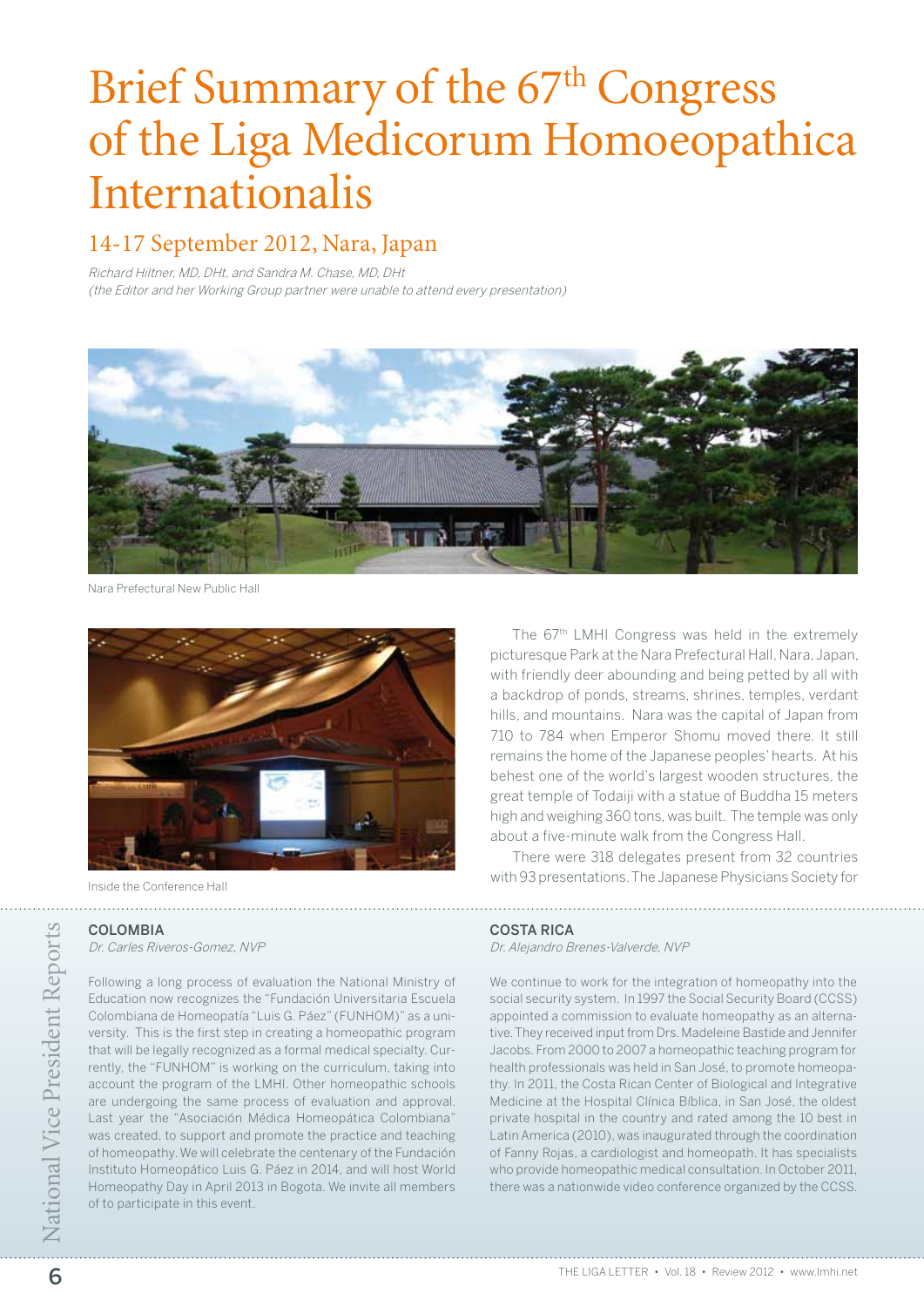Homeopathy was started only in 2000 and has 441 members: 240 MDs, 115 Vets, 3 Dentists, and 19 Pharmacists. That is quite remarkable in such a short time and in spite of unfortunately [so what's new?] some negative press.

The theme of this Congress was "WA" or "HARMONY" indeed, Harmony in all aspects: Health, Conventional and Homeopathic Medicine, the East and West, Universe, People, Environment, etc. Or in other words, Moderation is the key to Medicine and Life.

The reporter wishes to concentrate on the highlights of the Congress especially in regard to the relationship of Japanese philosophy and medicine. Unfortunately, I was not able to attend all of the presentations.

The President of the LMHI, Dr. Jose Matuk, presented the Keynote address, stating that the LMHI represents 70 countries with approximately 10,000 members. He listed many specific countries and their use of homeopathy.

Dr. Obitsu, President of the Japanese Physicians Society for Homeopathy and Executive Director and Founder of the Obitzu Sankei Hospital, spoke on the role of Homeopathy in "Anti-Cancer Strategy." Dr Obitzu emphasized the holistic and integrative approach towards Cancer and all illnesses.

Dr. Atsumi is a cardiac surgeon and started artificial heart research in 1959. In the 1990s he began promoting integrative medicine. He gave credit to modern Western medicine for its triumphs over a number of illnesses in the 20th century. However, he related that modern Western medicine has shown weaknesses in coping with chronic diseases such as metabolic syndrome, mental illness, stress, etc. Homeopathy and other disciplines in Integrative Medicine augment the natural healing potential that is inherent in humans to maintain health, prevent disease and further to aid in medical treatment. Its characteristics are the following: 1] Individualized medical care, 2] Holistic medical care taking into account not only the body, but also mental, social, and spiritual aspects, and 3] Emphasis not only on treatment, but also on preventing disease and promoting health.

One of the most important psychological therapies in Japan is **Morita Therapy**. This approach is not very well known

### **CROATIA**

Dr. Jelka Milic, Contact Person

The Complementary Medicine Working Group (CMWG) of the Croatian Medical Chamber (CMC) presented its conclusions, which were adopted by the Executive Committee of the CMC and published in its official journal. They decided that complementary medicine is defined as treatment procedures supplementing official medicine practiced by physicians and other academic medical staff; that complementary medicine procedures includes homeopathic medicine procedures; that the education standards for each defined complementary medicine should be proposed by their respective vocational societies. Following those proposals, the CMC should act as the advisory body to the Ministry of Health and Social Care to include the new chapter about complementary medicine into the existing healthcare law. The CMC has sent adopted conclusions of the CMWG to the Ministry of Health and Social Care with no response.

in the West and, therefore, needs some elaboration to understand the deeper aspects of Eastern thought. Dr Shomo Morita developed this therapy in the 1930s. Dr. Katanishi gave the main presentation at the Congress on its relationship to homeopathy. Also Dr. Obitzu and Dr. Itamura spoke on Morita in various ways. Homeopathy and Morita look at the whole person: body, emotions, mind and spirit [nature]. The influences of Buddhism and the four Noble Truths including the Ryoichi Obitsu, MD, PhD





The Buddha in the Todaiji Temple, said to be the largest bronze in the world.

## Czech Republic

Dr. Eliška Novotná, NVP

Homeopathy, as well as other complementary medical therapies, has no legislative statute in Czech Republic; therefore, it is not covered by any health insurance. Homeopathic remedies can be prescribed by any practitioner. As a result, homeopathy exists in the non medical, commercial sphere with quite high interest among many non medical organizations, schools, and non medical individuals, while the interest from practitioners stagnates. There is still no interest on the part of medical or state authorities to take progressive action and initiate positive changes in the field of complementary medicine.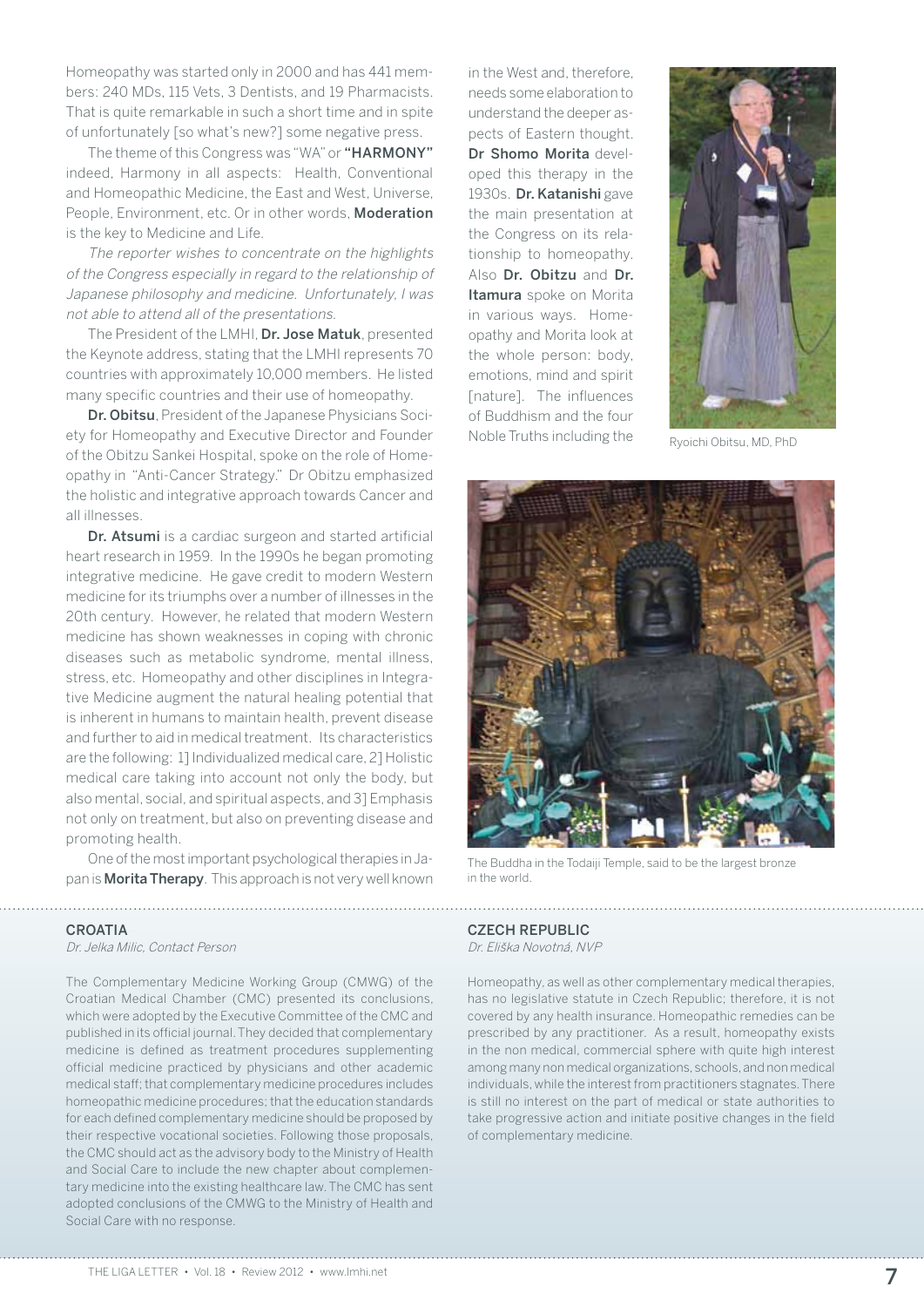suffering of Birth, Illness, Aging, and Death, and the Noble Eightfold Path affect the lessening of these sufferings in life and certainly has influenced Morita Therapy.

Wikipedia states that Morita Therapy directs one's attention receptively to what reality brings in each moment – a focus on the present, avoiding intellectualizing. Simple acceptance of what is allows for active responding to what needs doing. Most therapies strive to reduce symptoms. Morita therapy, however, aims at building character to enable one to take action responsively in life regardless of symptoms, natural fears, and wishes. Character is determined by behavior, by what one does. Dogmatic patterns of collapse are replaced with the flexibility to call upon courage and empowerment. Decisions become grounded in purpose rather than influenced by the fluid flow of feelings. There is less emphasis on the selfish ego and more on unselfish nature [Spirit]. The anxieties, depressions, etc., of life are expected to some extent. For example, if one gives a public talk, it is normal to be anxious. Or if someone close to you dies, it is normal to be depressed. In other words, life has its pain in various ways that many times are unavoidable. So one needs to see the larger, universal, "nature" picture and develop strength of purpose and approach the larger picture of nature, such as in walks in natural surroundings and exercise to bring in the universal harmony for balance, etc. **Qigong** [or "Life Energy Cultivation"] is a good example of this universal, natural energy entering us to bring harmony and may be used in Morita Therapy.

Dr. Fukunaga again emphasized the homeopathic concept of knowing the whole person that is quite complementary to his main area of expertise "Psychosomatic" Medicine or Mind, Emotions and the Body.

The first major randomized, double blinded, placebocontrol homeopathic trail done in Japan was presented by Dr. Hozawa in Homeopathy for Japanese Cedar Pollinosis. About 25 % of Japan suffers from an allergy to the Japanese Cedar Pollen and spends an average of about \$ 200 a year for anti-histamines, etc. The national cost per year is about \$ 765 million.

Methods: 125 patients were randomized into intervention and control groups and given either Japanese Cedar Pollen [JCP] 30C or placebo.

**Results:** There was a statistically significant reduction of anti-allergic medicine consumption of the patients with the JCP with p<0.01. The JCP group showed the tendency of drop in allergic symptom scores compared to the control group without significant difference.

Dr. Hozawa delivered a sad and very valuable speech on Homeopathy in the Tohoku-Pacific Ocean Earthquake. The catastrophic earthquake and tsunami devastated northeastern Japan on March 11, 2011. He actually was very close to this and his prefecture was seriously damaged. 12,000 people were either dead or missing. Many people lost their family, friends, house, and /or jobs and have suffered from repeated aftershocks and radiation. He feels from several symptoms collected that the genus epidemicus was Zincum iodatum and was given in a 30C potency. Zincum iodatum showed remarkable effects on the relief of psychological and physical symptoms, such as anxiety, fear, numbness, abdominal pain, chest pain, palpitations, insomnia, poor appetite, dizziness, etc.

## Social Activities

There was a Welcoming Party outside of the Hall among the green hills and trees on Thursday, September 13.

After the daily lectures on Friday, September 14, a Traditional Japanese Drama [Kyogen] was expertly performed in colorful garb demonstrating an ancient form of the arts.

On September 16, Sunday, a Gala Dinner was enjoyed at one of the oldest and most picturesque hotels: Nara Hotel. There was a joyful exposure to ancient Japanese music and instruments along with the vibrant, colorfully adorned costume of a warrior dancing his way through obstacles.

There were three daily sessions of **Qigong** taught by Dr. **Obitzu** in the mornings on the lush, verdant park grounds before the Congress speeches. The artistic movement of Qi [Energy] from the earth and the universe into the attendees

## **ECUADOR**

. . . . . . . .

Dr. Xavier Godoy Jaramillo, NVP

ECUADOR<br> *D. Kavier Godoy Jaramillo, NVP*<br> *D. Axier Cuadorian* Homeopathic Medical Society (SOMHE) is a pri-<br>
The Technology Servais, NVP<br>
1983, whose members are professional dactors, The Ecuadorian<br>
1983, whose members The Ecuadorian Homeopathic Medical Society (SOMHE) is a private, non-profit institution, recognized by the health ministry in 1983, whose members are professional doctors. The Ecuadorian Medical Federation recognized homeopathy as a specialty in April 1998, granting our doctors acceptance and prestige. For more than 15 years SOMHE has remained a popular resource for consultation, education, and service for people lacking resources. The last constituent assembly recognized homeopathy in particular and alternative medicines in general as legal medical practices that must be promoted by the universities and public and private health services. Subsequently, the Samuel Hahnemann Foundation was created, recognized by the health ministry in 1998. The Society and the Foundation cooperate to accomplish common objectives. We invite all to the LMHI Congress 2013 in Ecuador. Please see the complete announcement elsewhere in this issue.

## **FRANCE**

Dr. Philippe Servais, NVP

Since the acceptance in New Delhi of our application to organize the LMHI Congress in 2014 in Paris, we have been very busy. We have assembled a small but capable team and have informed the French homeopathic community of this great event. The central theme of this congress will be "Homeopathy on the move: Strategies and Criteria of Healing." I want this Congress to be primarily oriented to clinical research. This could be an opportunity for everyone to reflect on this subject and share their own experiences. Are there different levels of healing? Can they be different from those used in allopathy? What are the strategies used in your practice? In all probability, the Paris Congress should be attended by between 1500 and 2000 participants. We count on you to support this exchange.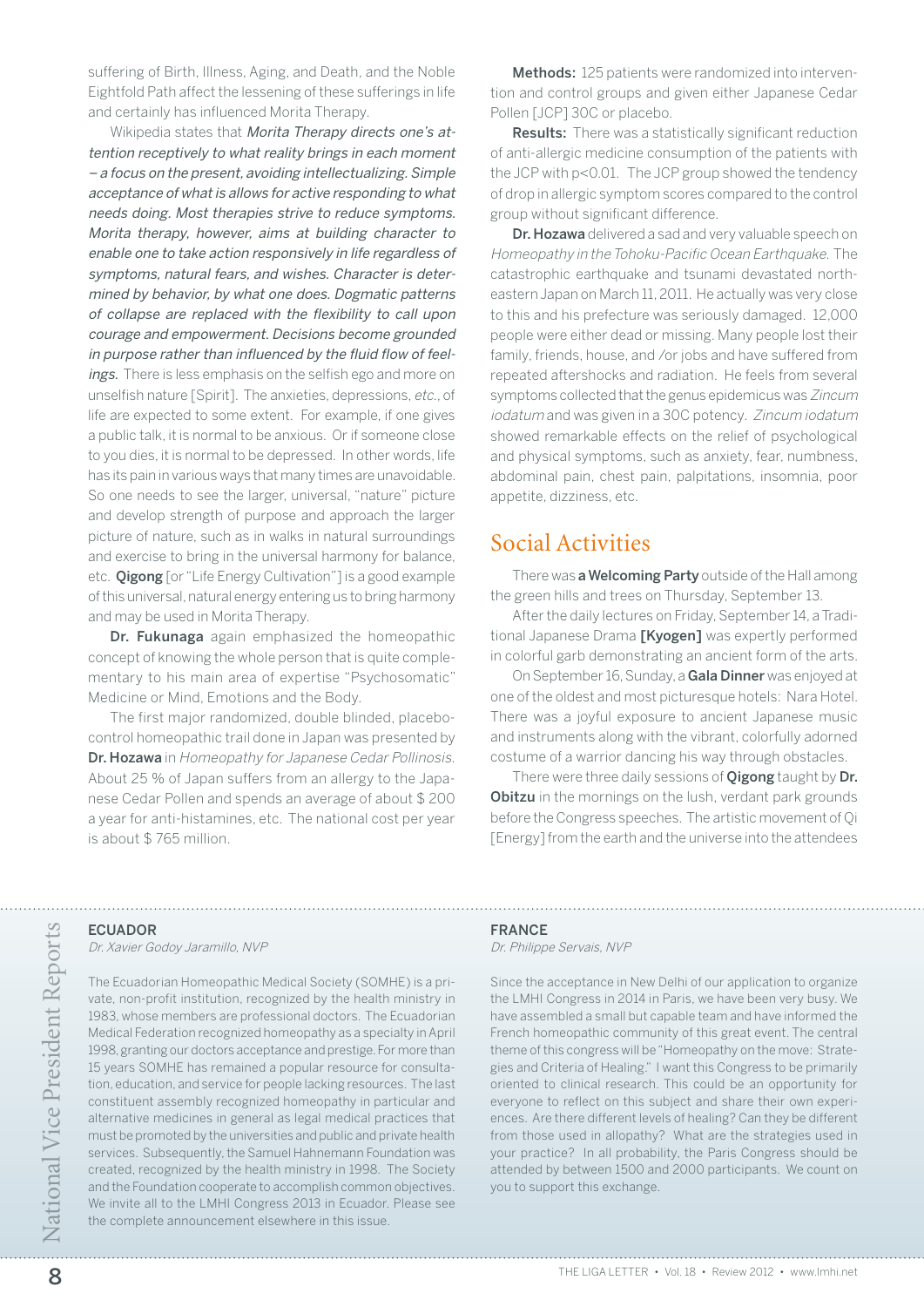was hopefully invigorating physically and psychologically.

Dr. Steve An Xue delivered a stimulating presentation on Integration of Homeopathy with Classical Chinese Medicine [CCM] and the Chinese Health Care System. He has been a professor of natural medicine at the University of Hong Kong, China, and is the current LMHI National Vice-President for China. Comparative studies of "warm" [Yang] and "cold" [Yin] herbs and clinical associations with homeopathic "warm" and "cold" medicines were shown to have positive correlations. The Chinese Health Care System is an extremely important area for the future of homeopathy. The holistic, natural approach of CCM and homeopathy demonstrate the need of both to provide an inexpensive way to aid in the health of the Chinese people. It is very long overdue.

Dr. Itamura presented a study using Homeopathy for 31 Depression Cases Using a Three-Step Indication Recovery. The first step was to reduce difficulties in everyday life; second, reduce and stop antidepressants; third, reduce and stop homeopathic medicine. The results were generally very encouraging.

Dr. Charles Lee gave a fascinating speech on Finding Effective Remedies in Clinical Practice by Auriculohomeopathy. In other words, by placing on a cotton bud various homeopathic medicines in areas in the ear using the French System of ear acupuncture points, one is able to determine improvement of symptoms [e.g., Pain] within about three minutes.

Dr. Kawahima reported a study on The Effect of Rhus tox. on Restless Leg Syndrome in Dialysis Patients. Ten patients were chosen in a randomized, double-blind, placebo-crossover investigation. Rhus tox. 30C was given. The results were not clear.

Dr. Peter Fisher, Clinical Director and Director of Research, Royal London Hospital for Integrative Medicine imparted his usual excellent summary of some of the most valuable areas of research in homeopathy. He again clarified the controversial 2005 Shang, et al. article in Lancet's metaanalysis revealing that 12 of the 26 reviews were positive Dr. Ryoichi Obitsu leads a class in Qigong.



Congress Organizers with guest



Traditional music performance at Gala Dinner: Declaration



#### **GERMANY**

Dr. Cornelia Bajic, NVP

During the last year, Germany has experienced a certain stagnation in the field of medical homeopathy for the first time. Previously homeopathy in Germany has always been a growing factor, but now it seems to have reached saturation. This development is observed in several countries all over the world. For the German Association of Homeopathic Physicians (Deutscher Zentralverein homöopathischer Ärzte, DZVhÄ) this indicates a need to pause for a moment and to reflect on the past years of intense activity. Our task for the future now is to stabilize the achieved aims – for example, to preserve the high quality standard of homeopathic education, to continue developing and promoting scientific research in homeopathy in cooperation with our scientific society "WissHom," and to consolidate our position in the German health system.

## **HUNGARY**

Dr. Fruzsina Gabor, NVP

The Hungarian Homeopathic Medical Association (MHOE) organizes seminars on classical homeopathy for healthcare professionals, seminars with international teachers, and a teachers' training course twice a year. MHOE's education programs are accredited by ECH. The Ministry of Health is working on a medical law with the Council of Complementary Medicine. Guidelines should be written by the Council based on evidence and scientific publications. This is a very strict condition, as not all homeopathic clinical data has been published in scientific literature. A study about homeopathic research was completed. Our second Homeopathy Day was organized in April 2012. There are courses for patients throughout the country. The Homeopátiás Gyógym vészeti Társaság has a 4-year training program for nonmedical persons. Homeopathic companies have a basic course for pharmacists and assistants and medical doctors.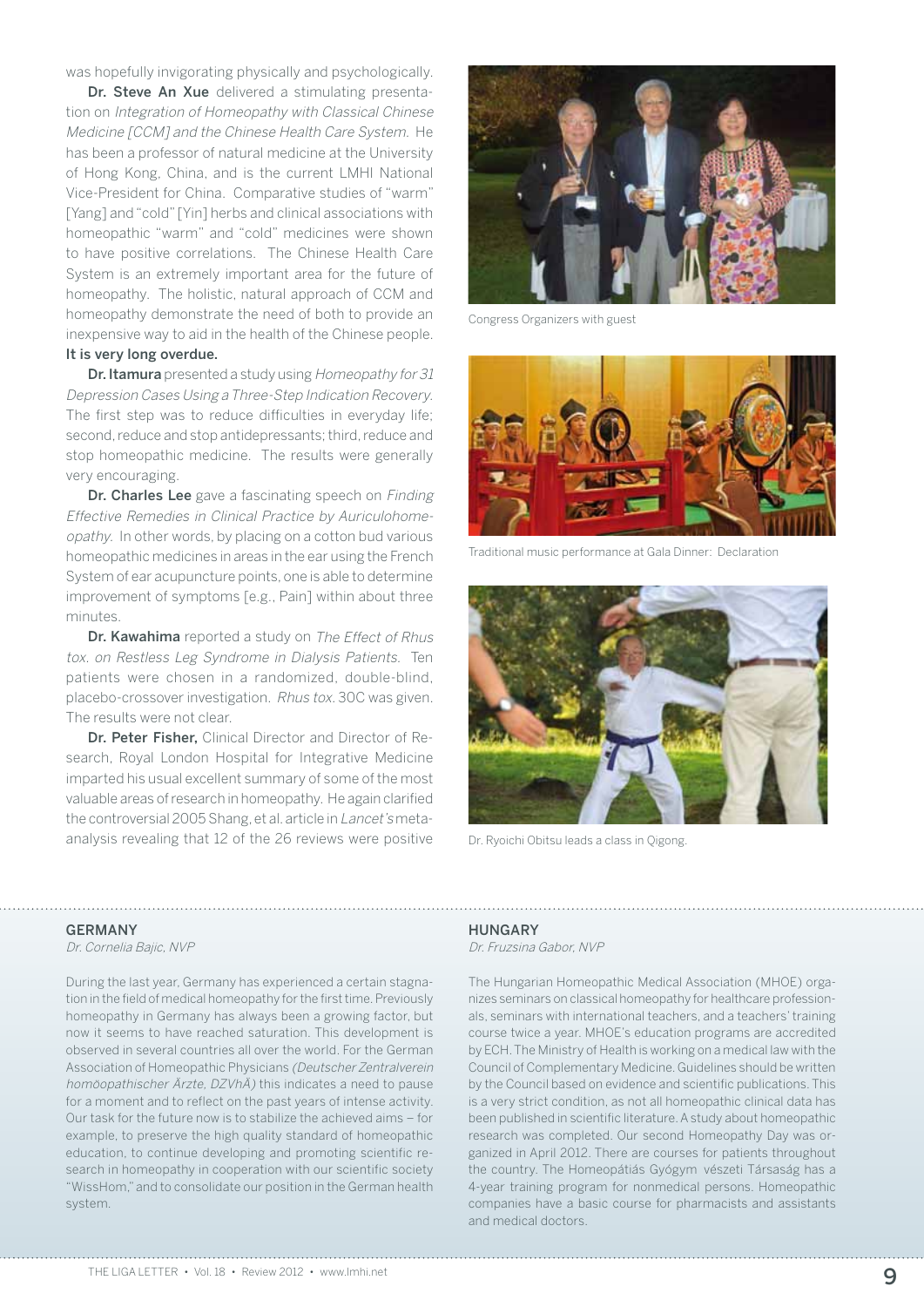

Drs. Chase, Hiltner, Itamura, Faingnaert, and Obitsu at the Gala Dinner.

for homeopathy, eight inconclusive, and six negative. He quoted some data from the largest immunization nosode investigation with the dramatic reduction of Leptospirosis infection in Cuba with 2.3 million people. Much more could be listed but space does not allow.

Dr. Michael Van Wassenhoven, Secretary of Research for the LMHI, delineated the Clinical Verification of Homeopathic Symptoms using Evidence Based Homeopathy. He applied the Bayes Theorem in the verification of the link between the presence of a symptom and treatment efficacy using the examples of Natrum and Kalium salts. The conclusion was that the Likelihood Ratio method made it more possible to differentiate the various salts.

Dr. Alok Pareek expounded on a number of malignant brain tumors. The recurrence time was much improved and in many cases absent.

Dr. Namita Chatterje also spoke on treatment of breast cancer patients undergoing chemotherapy and radiotherapy while continuing with homeopathic medicine. Many patients benefited from this approach.

Dr. Shaikh Rahman spoke about 106 cases of lipoma treated with homeopathic medicine. Thuja was the most useful. There were eight others with good results.

## Veterinary Section

Dr. Shelley Epstein reviewed a number of clinical trials primarily emphasizing the herd or flock aspect. Studies done on mastitis, enteric pathogens, reproduction and parasitism were discussed. For small animals, a clinical sample in canine pruritus was delineated.

Dr. Peter Gregory spoke on Harmony and Chaos: The Cancer Miasm and Carcinosum in Animals. The Cancer miasm has only been discussed in the last 12 years. The keywords are "Control" and "Perfection." There is often an underlying fear of abandonment, especially in strays that have been in rescue kennels. There is a desire to please their owner and a sense of perfection likewise. Therefore, there is a strong control of emotions that at times may lead to loss of control with fleeting aggressiveness. The miasm may also appear when the owner is too strict; again, demanding too much perfectionism. Other medicines that may correspond to the cancer miasm include Lac Caninum, Staphysagria, and Natrum Muriaticum.

Dr. Keiji Mori also outlined some animal patients whose lives were prolonged or were completely cured.

Dr. Minako Kuroda gave two cases of dogs having epilepsy. She emphasized the importance of Satellite Symptoms; for example, "walking aimlessly" or paralysis, etc. One dog received Stramonium and the other Belladonna. Each did very well.

## Dental Section

Dr. Geraldo Ribeiro Brown addressed the aspects of inserting homeopathy in Community Oral Health Clinics that started in 1988. He also expounded on the association of Electro-Acupuncture anesthesia along with homeopathy with dental implant surgery. The results demonstrated less infection, inflammation, less implant loss, pain and bleeding than the conventional approach.

Dr. Gloria Feighelstein lectured on the homeopathic Constitutional Types in children and cases with

**INDIA** 

Dr. S.P.S. Bakshi, NVP

After many years, we are again trying to establish LMHI in India as LMHI (Indian Chapter). There have been tremendous advancements in homeopathic science in India. We have 672 members of LMHI. The 66th Congress of LMHI was held in New Delhi (1-4 December 2011), attended by over 2000 delegates, including 170 from 33 countries. Over 300 research papers were presented. India pioneers in popularity and practice of homeopathy, which is included among its national systems of medicine. We have 186 undergraduate and 33 postgraduate colleges conducting a 5½-year Bachelor of Homeopathic Medicine and Surgery (BHMS) course and a 3-year Post Graduate, MD, (Hom.) course. There are also 223 homeopathic hospitals. To boost research in homeopathy, the existing Central Research and Regional Research Institutes in Homeopathy may become national institutes.

## **ITAIY**

Dr. Federico Pietro, NVP

11 THALY<br>
20 TEMP<br>
20 After many years, we are again trying to establish LMH in India as<br>
11 Million suffers from the economic crisis that has<br>
10 MH (Indian Chapter). There have been tremendous advance-<br>
11 MH (Indian Cha Homeopathy's situation suffers from the economic crisis that has hit the country. Laboratories have noticed a drop in sales of homeopathic medicines and homeopaths have seen a decrease in the number of visits per year. The government has not made progress toward recognizing the validity and effectiveness of homeopathy. The hostile campaign of the health authorities against homeopathy continues, supported by the important newspapers. The political parties represented in Parliament are seeking to develop a bill to regulate homeopathy. The Italian LMHI Vice President completed a survey on homeopathy for adults and children organized by Euroconsumer. The spread of homeopathy is continued by FIAMO, FOI, LUIMO, and SIMO through teaching, learning, and political lobbying. They try to interest the authorities in the introduction of rules for the manufacture of homeopathic medicine.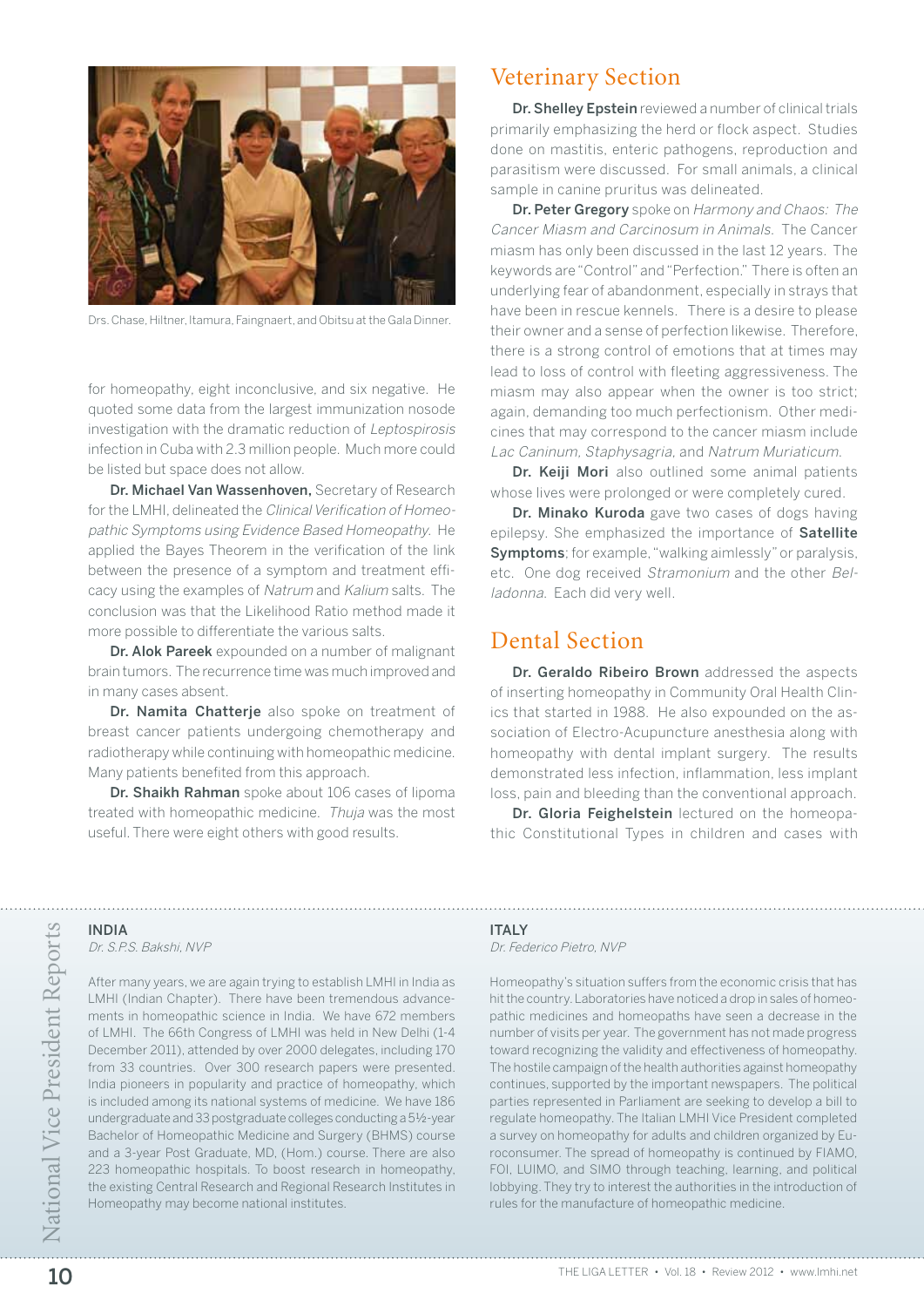good results of dental patients treated for Periodontal Disease.

Dr. Fusaji Kou also presented a case of periodontal disease that responded well to Hepar sulph. and Sepia.

Dr. Hiroshi Fukuoka expounded on a survey of 263 patients who received Integrative Medicine combined with homeopathy during the course of Oral Implant Treatment. Preoperative care included: massage in neck-shoulder areas and foot reflexology along with homeopathy. Intraoperative care consisted of TEAS or Transcutaneous Electrical Acupuncture. Postoperative care involved finger pressure along with Qi application on the patient by the practitioners. Homeopathic treatment consisted of Arnica, Hypericum, and Symphytum [to enhance the bone healing]. The results demonstrated less pain, swelling. Also there was less tension/anxiety and a stronger trust relationship between the patient and practitioner.

# Conclusion

I am sorry that space does not permit expanding more on all the other outstanding presentations. It has been very difficult to do the proper justice to all the presenters.

The 67th LMHI Congress was indeed historical in a variety of areas. The setting for this Congress was truly one of the most majestic, scenic, heart-fulfilling, natural surroundings of the past Congresses. The Japanese people have a sensitive, strong, polite, sophisticated ancient character that has developed through many trails and tests of character, such as the recent earthquake disaster. There is certainly a respect for homeopathy in a truly holistic sense of the larger picture of a person as well as the universe. The sense of integration with other medical disciplines is sound and reasonable. Yes, the Wa or harmony of all nature is a basis of Japanese life. Hopefully, this Congress will give great impetus to the nation and other surrounding nations, such as China, to give their people the wonderful, safe, natural and inexpensive medicine they deserve. The sacred deer populate the beautiful Nara park.



Kogen dramatic presentation



Nara park



### Japan

Dr. Ronko Itamura, NVP

The current status of Homeopathy in Japan is still far from a situation in which patients can enjoy its benefits with a feeling of security. Two years ago, it was revealed that unregistered homeopaths who were not medical doctors had caused a number of deaths due to the abuse of homeopathic process. Since then, Homeopathy-bashing has continued in Japan. As the only organization consisting of only medically certified members, JPSH is apprehensive about these incidents and making every effort to spread proper knowledge of homeopathy as a medical treatment. The 67th Congress of the LMHI in Nara 2012 is the very first to be held in East Asia, we would like to introduce Japanese homeopathy to the world, and world homeopathy to Japanese doctors.

### **KAZAKHSTAN**

Dr. Yelena Zyukina, Contact Person

Homeopathy is officially recognized; doctors can legally prescribe homeopathic remedies. Twenty years ago the Kazakh Homeopathic Association was registered by the Ministry of Justice as a Public Association. Homeopaths are officially recognized but must pass the exams of the Medical Institute for Postgraduate Education, Department of Non-Traditional Medicine.

We have more than 100 homeopaths. Kazakhstani homeopaths recently participated in a live professional development video conference organized by the University Druzhby Narodov, School of Medicine. In 2012 homeopaths took part in the 3rd General Assembly of the National Medical Association, called "Ecology, Health, Rehabilitation."

We invite all LMHI members to the Jubilee Homeopathic Conference on September 28, 2012, in Almaty. You can expect excellent weather, the opportunity to appreciate the beauty of Zailiski Alatau Mountains, our modern city, and Kazakh hospitality.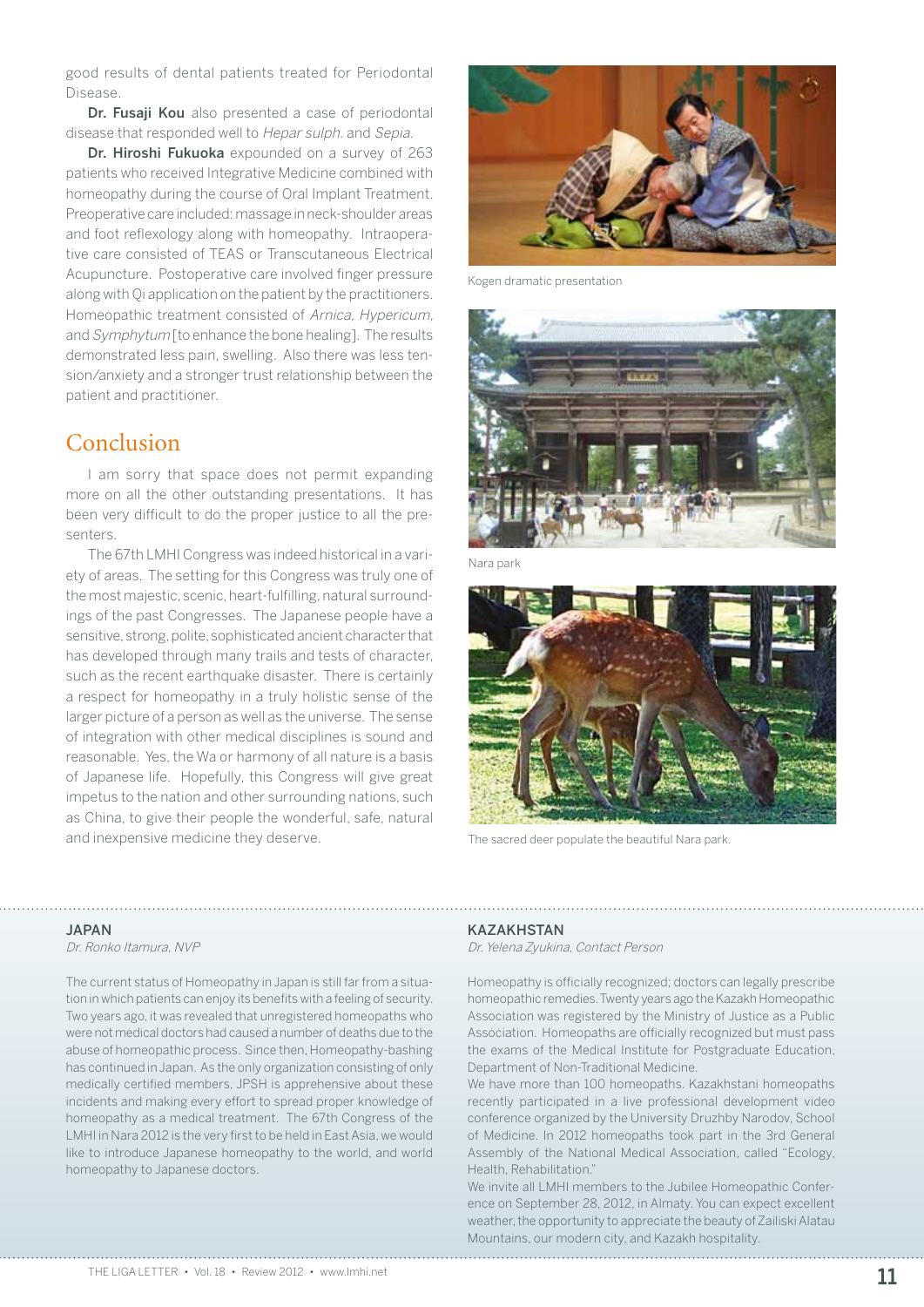# Reports of the Executive Committee 2012

## President

Dr. Jose Matuk Kanan, Mexico



The President's office works every day, taking care of each situation occurring in the Liga, as well as being attentive to decisions that are made together for the successful functioning of our organization. This year we worked together to define our future. At the Congress of New Delhi, I perceived

that we have many members scattered around the world interested in our organization, but lacking the right information.

After that Congress, I made some necessary reports and letters, under the recommendation of Dr. Manchanda, to various authorities of the Indian government that enabled us to recover part of the membership fees from the previous administration.

I attended the Executive Officers Meeting in Madrid, Spain, where we coordinated the relevant aspects of LMHI regarding program activities of new members, certifications, future Congresses, the foundation, assessments and future planning. We were very productive, and grateful for the hospitality of the "Instituto Homeopatico y Hospital de San Jose." We accepted and approved the representation of the LMHI of Dr. Ulrich Fischer to the Congress of South Africa in April 2012.

International Homeopathy Day took place in Itzmir, Turkey, in April 2012, after a meeting with the members of the Health Ministry in Ankara where the exercise of our profession was legally approved. We thank Dr. Levent Buddha Mainly, Dr. Altunay Soylemez, and to Dr. Gamze Arpaci for valuable and extraordinary coordination at this event attended by over 100 participants. We had the assistance of Dr. Renzo Galassi and of

**MEXICO** 

Dr. Antonio P. Sánchez Caballero, NVP

THE DISON MEXICO *DRA MOLDOVA*<br> *DRA Antonio P. Sánchez Caballero, NYP*<br>
11 2002 *DR. Antonio P. Sánchez Caballero, NYP*<br>
11 2002 *DR* Free School of Homeopaths. Many teachers of homeopathy<br>
12 was legalized in 1998. Med In 2012 the Free School of Homeopathy Mexico celebrated 100 years of training of homeopaths. Many teachers of homeopathy emerged from this institution, such as Leonardo Jaramillo, Conrado Medina, Eulalio Dario Flores, David Flores Toledo, and Proceso Sanchez Ortega. The celebration culminated in a homeopathic International Congress in Mexico City, with guest speakers from Germany, Argentina, Ecuador, Brazil, and Mexico. The National Homeopathic Hospital will reopen soon. Homeopatía de Mexico met in the city of Oaxaca in August, to discuss philosophical study and testing of new remedies. One of our greatest problems is training homeopathic graduates in states without medical training or adequate homeopathic teaching. In October 2012 we held the XXXIII National Congress of Homeopathic Medicine in Puebla Atlixco. All schools, associations, institutes and colleges continue to promote homeopathy.

Dr. Ton Nicolai, President of the European Committee for Homeopathy. Itzmir, Turkey, may be a future site for a Liga Congress.

I visited Rio de Janeiro, Brazil, in July 2012, to attend a meeting organized by Dr. Gloria Andre Feighelstein, who achieved a conclave with leading associations of homeopaths of Brazil (see the full report), gaining the integration of a new National Vice President, and including the Brazilian Federation of Homeopaths as members of LMHI. It has been proposed that the city of Rio de Janeiro should be the site of the 70th Congress of LMHI in 2015.

We attended the National Congress of Homeopathy in Oaxaca, Mexico (August 2012), where the participation was strong and included representatives of the official authority of the city and the health authorities. We hope it served to encourage various Associations of Oaxaca and other Mexican cities to become members of LMHI.

During this period, there have been almost daily communications with the official members of the LMHI Committee as we work with intensity to solve situations that arise. Among these situations is the monitoring of the updating of the Guidelines for Congress Organization, following the request of Dr. Geraldo Brown and Fruszina Gabor, to modify Congress Guidelines, and add Dentistry and Pharmacy to the future developments for Congresses of the League.

In this past year, as Prime Vice President Dr. Renzo Galassi has been working on the implementation of the Working Groups affiliated with each of the General Secretaries and their respective areas of responsibility within the Liga, we have mutually supported each other.

The traditional Directory of Members of the Executive Committee and the International Council of the LMHI has once again been produced and distributed. The LMHI will assist in future activities such as the Centenary of the Foundation of the "Escuela Libre de Homeopatia de Mexico,"

## MOI DOVA

Dr. Tatiana Bolbocean

Homeopathy has been practiced in Moldova since World War II and was legalized in 1998. Medical doctors can receive certification in homeopathy. The Association of Homeopathy in Republic of Moldova was founded in 1994 and became a member of the LMHI in 2008 at the 63rd Congress. Currently, we have 35 members. Homeopathy has been taught since 1999 at the University of Medicine and Pharmacy "Nicolae Testemitanu" Chisinau. During the last year there were a number of courses of specialization and improving in homeopathy, covering such areas as preserving health, pediatrics, and certification level courses. Since September 2008, monthly homeopathic seminars attended by 30-40 homeopaths meet and share information about cases, remedies, and news about homeopathy. Moldavian homeopaths also attended international conferences, seminars and congresses.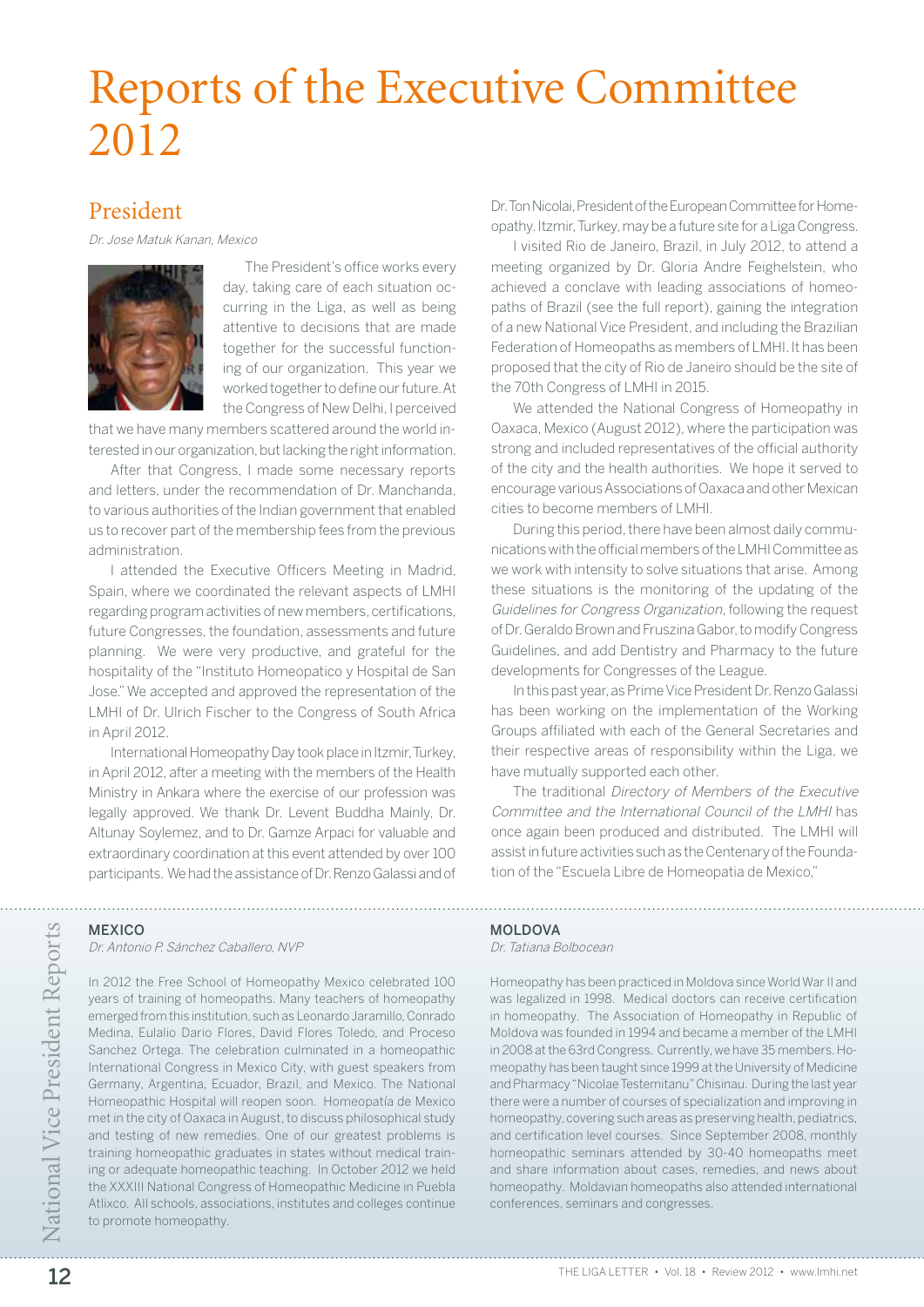# Immediate Past President

Dr. Ulrich D. Fischer, Germany



1) LMHI Foundation: Promotes and supports research and education of medical homeopathy. The Statutes of the LMHI Foundation, a "trustee" foundation connected to and future seat of LMHI, are practically finished.

2) Change of the LMHI seat (Ge-

neva, Switzerland); LMHI as a non-profit-organization To achieve non-profit status, several contacts and negotiations with a Swiss lawyer occurred in 2011. Swiss tax offices refuse to provide LMHI with non-profit status. The possibilities of transferring the LMHI seat to Germany have been evaluated. Once LMHI is dissolved in Switzerland, it can be re-founded in Germany, which will provide non-profit status. Alternatively, Belgium will be investigated as a possible seat. The EC has discussed the steps and costs required for this change.

- 3) I participated in the LMHI officers meeting in Madrid, April 2012
- 4) Representation of the LMHI at the Congress of the Homeopathic Association of South Africa (HSA) in Capetown, in late April. In my presentation, I emphasized the enduring qualities and global character of homeopathy and introduced the structure and purposes of the LMHI. I also lectured at the University of Johannesburg (UJ) about the Organon of Samuel Hahnemann.
- 5) 2nd Edition of LMHI document Guidelines for Congress Organization. In collaboration with the Executive Committee and NVPs, we made significant additions to the 1st Edition, especially in pharmacy and dentistry.
- 6) Regular contact and work with LMHI officers and EC colleagues
- 7) The LMHI Treasurer and I and ECH have been the contact persons for common projects regarding the future of LMHI and ECH.

# Prime Vice President

Dr. Renzo Galassi, Italy



The Prime Vice President participated at the LMHI officers meeting in Madrid, April 2012 and at the IHD in Turkey, April 2012. This involved one day in Ankara for a meeting with the officers of the Minister of Health, four days in Izmir for the public conference at the Hilton Hotel, and 2 days to give

a seminar to the colleagues of the Turkish Homeopathic Association of Izmir. Every detail of the organization of such events was perfect, and I could appreciate the high quality level of the work of our young Turkish colleagues. They are a hope for the future of Hahnemannian Medicine.

I had regular contact and work with LMHI officers with discussion and continuous exchange of emails about the administration of LMHI and the preparations for the LMHI Congress in Nara/Japan.

I also had regular contact with LMHI President Jose Matuk Kanan in order to support him and give advice for his very important and difficult job.

There was a continuous exchange of email among several members of the LMHI Working groups with the aim of advancing the activity and the achievement of the goals of this important project. In Nara we had a second meeting of the members of the working groups.

## The Netherlands

Dr. Hetty Buitelaar, NVP

The Association of Physicians for Integral Medicine (AVIG) has been founded and members of VHAN, all doctors for homeopathy, and the association for doctors for naturopathy, among others, have joined. A committee of quality will safeguard the title homeopathic doctor and the requirements for registration as such. VHAN will either liquidate or change to a funding organization to promote homeopathic training and research. We have a decrease of homeopathic medical doctors due to lack of interest from new doctors and aging of current members. We still have concerns about the availability of homeopathic remedies. The government has accepted the reregistration for physicians in the Law on Medical Profession (BIG). By 2018 every medical doctor must reregister by a declaration of having worked as a medical doctor for 8 hours weekly, excluding homeopathy.

**SERBIA** Dr. Lazar Trifunovic

We have 43 individual Members of LMHI. Among our homeopathic organizations are the Section for Homeopathy of the Serbian Medical Society and Homoeopathic Association for Classic Homoeopathy "Hahnemann." There is a School of Classical Homeopathy for Physicians in the Section for Homeopathy, Serbian Medical Society, Belgrade. We also have the School of Classical Homeopathy in the Homeopathic Association for Classic Homeopathy, "Hahnemann," Novi Sad. Both associations have active websites. Recent Publications include "The Very Low Dose of Drugs, Placebo Effect and Treatment of Syncope," by Milovanovic Branislav, Milos Popovic, Mutavdzic Slavica, Radivojevic Vera, Simic marija, Milovanovic Anita, 25-26 April 2012; and "The Ultra High Dilution of Drugs in Water and Treatment of Disease," by B. Milovanovic, M.Popovic, V.Radivojevic, A. Milovanovic, S.Mutavdzic, M. Simic, 5-7 July 2012.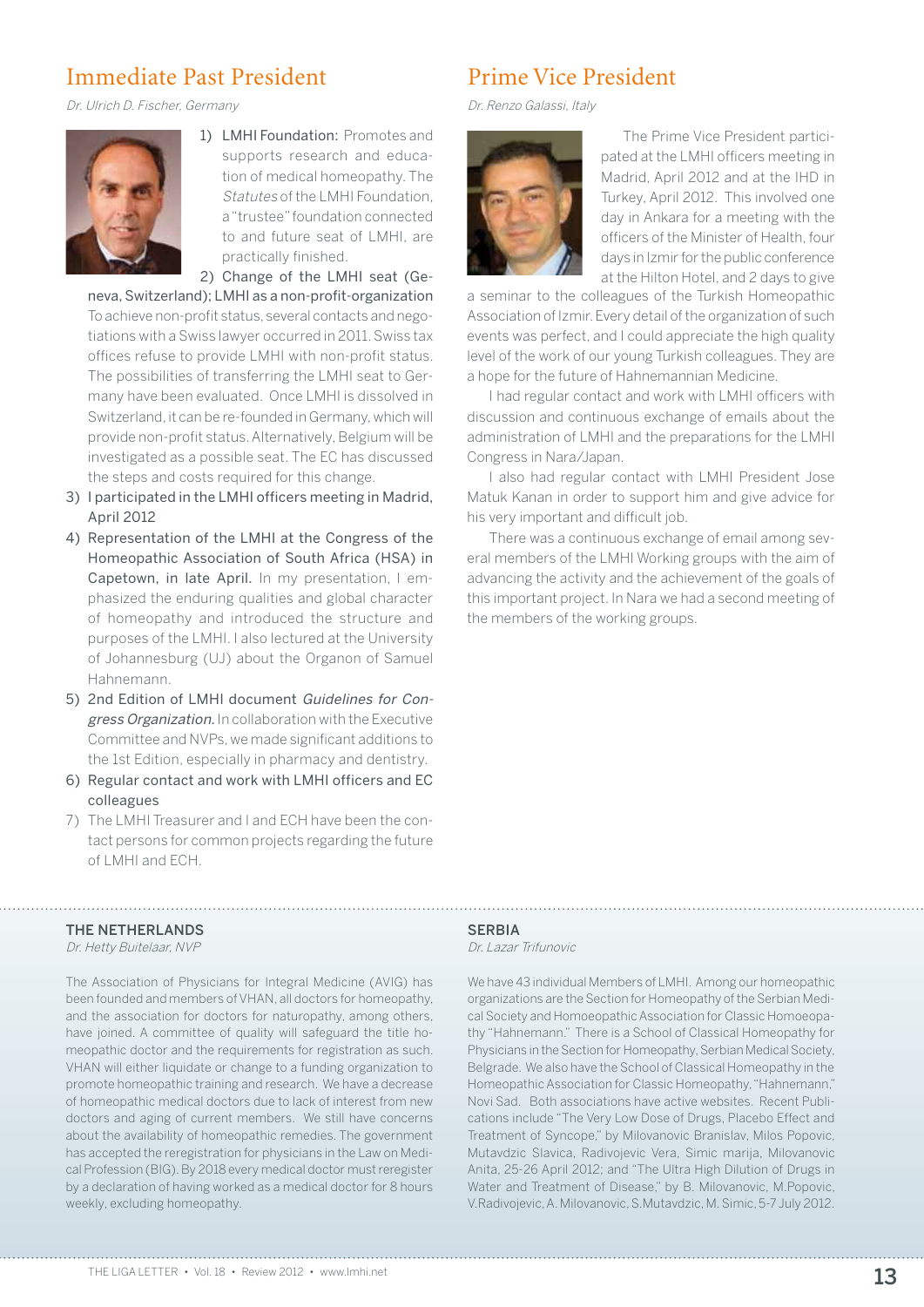# Prime General Secretary

Dr. Thomas Peinbauer, Austria



The following activities have required my attention:

- Documentation of EC and IC meetings at the LMHI Congress 2011
- Organization, preparation and documentation of the LMHI Officers' meeting Madrid/Spain, 22-23 April 2012 • Organization and preparation of the

EC and IC meetings of the LMHI Congress 2012

- Main contact person for questions of the LMHI office in Berlin (Caroline Geiser; Angelika Henne, Stefanie Wenzel since March 2012) concerning administration, inquiries of members, and of other interested persons; the Liga News (coordination of topics within the EC)
- Main contact person for UBS (Swiss bank), Fidinter AG (Swiss tax advisor)
- Main contact person for issues related to cooperation between LMHI and DZVhÄ (LMHI office, IPAH/website).
- A new cooperation agreement between LMHI and DZVhÄ, April 2012
- Cooperation with my fellow Executive Officers concerning their projects:
	- International Homeopathy Day 2012 in Turkey;
	- Visit of the Past President to South Africa;
	- LMHI Congress 2013, 2014, 2015, and 2016;
	- Founding of the LMHI seat within the European Union;
	- Hermes-Project;
	- International Homeopathic Foundation;
	- Guidelines/Procedure for Advertisement;
	- Guidelines/Procedure for Member/President of Honour;
	- Changes of the statutes concerning the LMHI seat and the status of pharmacists;
	- LMHI working groups;
	- Healthy future ECH and LMHI and the future of LMHI.
- Cooperation with the Secretaries concerning their projects: – Various LMHI guidelines
	- Inquiries concerning LMHI accreditation for homeopathic schools.

The legal status of homeopathy in Slovenia did not change in the last year. According to the Act of Healing Practices, only medical doctors can practice homeopathy; but, if they do so, they can lose their license to practice conventional medicine (Medical Doctors Service Act). We are trying to change this absurd situation. We are waiting for advice from the Ombudsman for Human Rights to whom we send much material about our activities to change the status of homeopathy—materials about the status of homeopathy in Europe and in the world. The Agency for Medicinal Products and Medical Devices issued 5-year permits for 62 homeopathic medicines since March 2011. Only pharmacies with homeopathically educated pharmacists can sell them and medical doctors are not

allowed to prescribe them according to the MDSA.

## SI OVENIA

Dr. Irena Gorišek, NVP

- - 2. Monthly oversight of LMHI accounts and current payments to the Executive Officers.
	- 3. Meetings: participation at the LMHI officers' meeting in Madrid April 2012.
	- 4. In cooperation with our Past President, as ECH and LMHI Treasurer, many contacts occurred between ECH and LMHI concerning future projects: changes in the structures, membership fees, moving the LMHI seat, and the re-foundation of a non-profit organization in an European country, subcommittees or working groups, common administration. The aim is to become more effective and more economic.

# SOUTH AFRICA

Dr. Neil Gower, Contact Person

14 SLOVENIA SOUTHI AFRICA SOUTHI AFRICA SOUTHING EVALUE AND SONTHAIRING THE USE CONSECT AND THE USE CONSECT THE REST AND THE USE AND THE USE AND THE USE A CONSECT THE REST AND THE USE AND THE USE AND THE USE AND THE USE AN LMHI institutional membership of the Homoeopathic Association of South Africa (HSA) (representative of registered homoeopaths in SA) was ratified at the LMHI meeting in December 2011. The profession awaits the finalization of the internship program for its graduates, planned amendments to the scope of practice of homeopathy and also the implementation of a Continuous Professional Development (CPD) program from AHPCSA. The Medicines Control Council of South Africa (MCC) has proposed requirements and guidelines for registration of proprietary CAM products and we await their final publication along with guidelines for scheduling. The HSA bi-annual national Congress was successfully held in April 2012 entitled, "Medicine for the 21st Century."

# Treasurer

Dr. Yves Faingnaert, Belgium



1. Financial management: For the financial year 2011, we had total gross income of CHF 107.103,90 with expenses of CHF 83.986,55, giving us the positive result of CHF 23.117,35. Eighty-seven percent of this income is generated in Europe. For the year

86.680,28, from 36 institutional members, 12 individual members, and 3 associate members, with a total of 5,853 members. The total projected expenditures are CHF 88.358,46, resulting in a loss of CHF 1.678,18 (After Nara Congress costs). Analyzing our total equity and liabilities, one sees a constant decrease. Adjusting membership fees has never been considered. Rising expenses are to be strictly controlled, while the Treasurer should endeavor to obtain a good income. We have to adapt our subscription rates annually, for cost of living, price increases, and inflation. Our total capital amounts to CHF 183.883,63.

Credibility of our organization depends on a sound financial reserve; therefore, the amount of capital should be approximately equal to yearly expenses.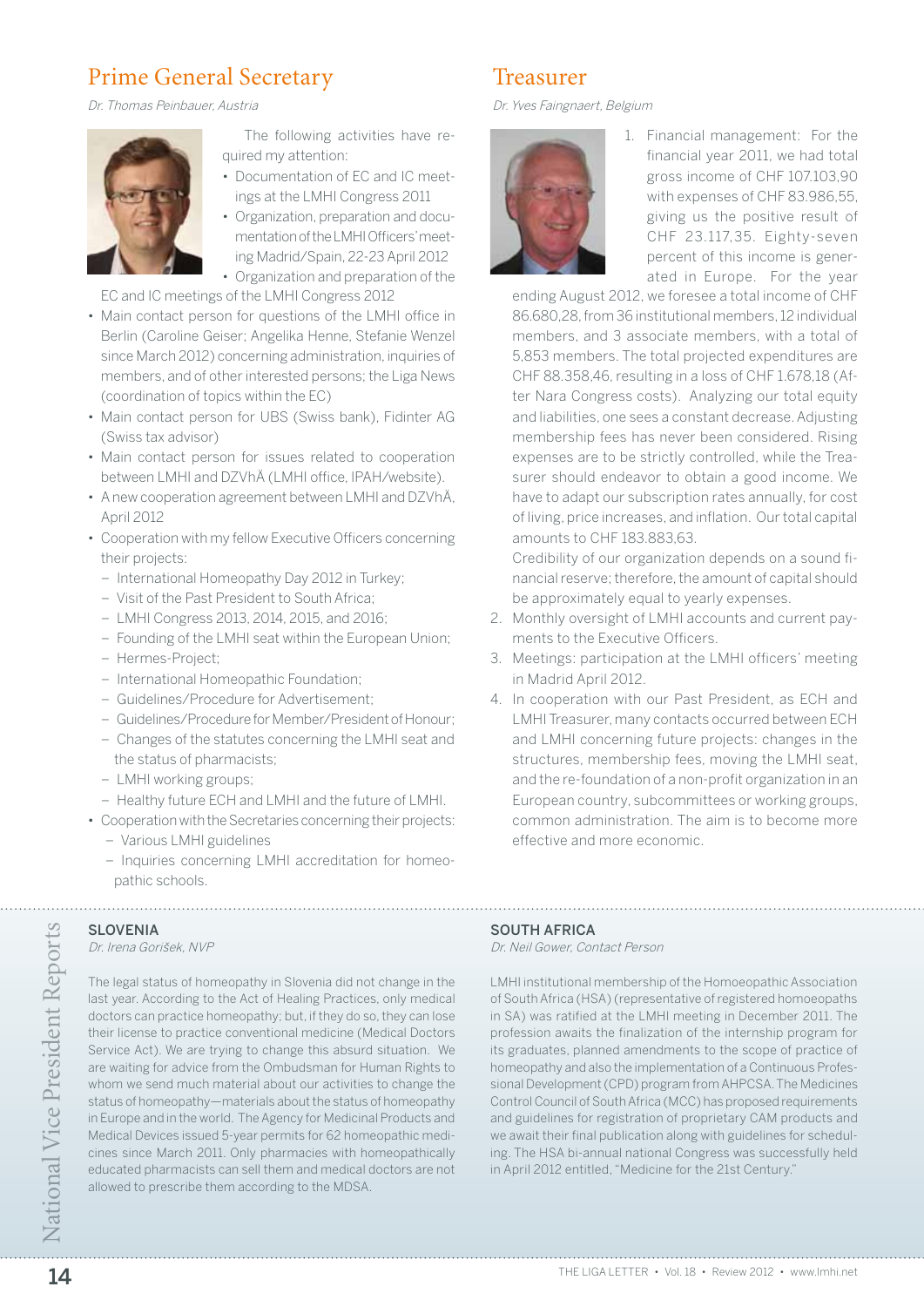## Secretary for Archives

Dr. Edgar Godoy, Ecuador



The Secretary of Archives has maintained and continued the policy of our institution for collection and archiving documents generated through our annual activities.

The reports, proposals and work of the countries, President, Vice President, Past President, Executive

Committee members and their respective secretaries have also been stored for shipment to Stuttgart. At the same time, minutes of the various meetings that have taken place this year have been correctly registered and archived.

The proposals of the study groups from the doctors, as well as the Secretaries of Dentistry, Pharmacy, Education, etc., have also been collected and filed, as have the economic reports from our Treasurer.

Thanks to the information provided by Dr. Michel Van Wassenhoven, the Secretary of Archives was able to contact Miss Maria Neus Lorenzo Wales, granddaughter of one of the founders of the LMHI, Dr. Juan Bertran. Miss Neus sent us important information and photographs about the early Congresses of the Liga that took place in the first decades of the last century. We are in constant communication with her and expecting to receive more documents of that time that are of great importance for the history of our institution.

We also saved and archived the preliminary documents from the Congress in Japan in 2012 and from the Congress in Ecuador in 2013.

The reports and documents collected in India were already sent to Dr. Martin Dinges Stuttgart for its respective file.

Details of all these efforts are available in the full report on the LMHI website.

# Secretary for Dentistry

Dr. Geraldo A. Brown Ribeiro, Brazil



The following relevant activities are worthy of note:

- 1. We are supporting the recognition of homeopathy as a dental specialty by the Federal Dental Council of Brazil. Every opportunity is employed to insert LMHI into that struggle.
- 2. We also support the recent agreement between the Brazilian Homeopathic Federation and the National Health Research Institute/Brazilian Sports Ministry to give homeopathic support to 4,000 Brazilian athletes in all orally treatable conditions for which conventional treatment could be considered doping. It is a pilot project for the 2016 Olympic Games in Rio de Janeiro, Brazil.
- 3. We are working with the Secretary for Pharmacy on a survey for mapping the worldwide situation of homeopathy in both fields. It was distributed to the NVPs, associations and professionals in general.
- 4. We are beginning a project with the Liga NVPs, associations and professionals, in general, to invite homeopathic dentist researchers to submit their papers for analysis and publication in a scientific webspace linked to the Liga News.
- 5. An excellent Dental Session was held during the India Congress, with good representation.
- 6. An introductory text of "Homeopathy in Dentistry" to be published in the Liga News and the Liga Letter, was accepted by the LMHI Executive Committee. This is a first step toward developing a guideline for introducing homeopathy into contemporaneous dentistry.

Thanks for all the support from the Executive Committee and the International Council. Homeopathy in Dentistry can be considered news in the scientific world and that support is indispensable for its consolidation.

## **SPAIN**

Dr. Antonio F. Marqués Arpa, NVP

A higher participation is promoted in the Medical Colleges, besides periodic meetings of coordination in the head office of the Medical College Spanish Organization (OMC). All Spanish associations keep united through the National Assembly of Homeopathy with a Congress periodically. Broadcast departments and communication courses are promoted in some cities, and some investigation projects are being carried out. In spring of 2013, a Scientific Days of Discussion are organized in OMC´s (Madrid) office and an International Congress of scientific works in Barcelona. The associations appealed against an unfavorable report from the Spanish Health Ministry (December 2012). Some advances have been obtained for the Official Remedies Registration. In April 2012 a meeting took place in the Hospital of S. José (Madrid) of LMHI-ECH, which stimulated Spanish homeopathic doctors.

## Switzerland

Dr. med. Barbara Bichsel-Altherr, NVP

In the past year, the Compulsory Basic Health Insurance began reimbursing for medical CAM therapies such as homeopathy, anthroposophy, traditional Chinese medicine, and phytotherapy. This is a big advantage for the patients. At the last Swiss homeopathic teachers' meeting, we brought experienced physicians practicing homeopathy for many years to meet with young students recently graduated in homeopathy or assistant physicians in order to share experiences. There were many questions about our daily work as family doctors practicing homeopathy. As a consequence of the positive vote for the so called referendum for CAM 2009, the universities are obliged to introduce some lectures about CAM in all academic health professions. At the universities of Lausanne, Berne, Geneva, and Zurich there are already a few lectures, mostly in the context of internal medicine.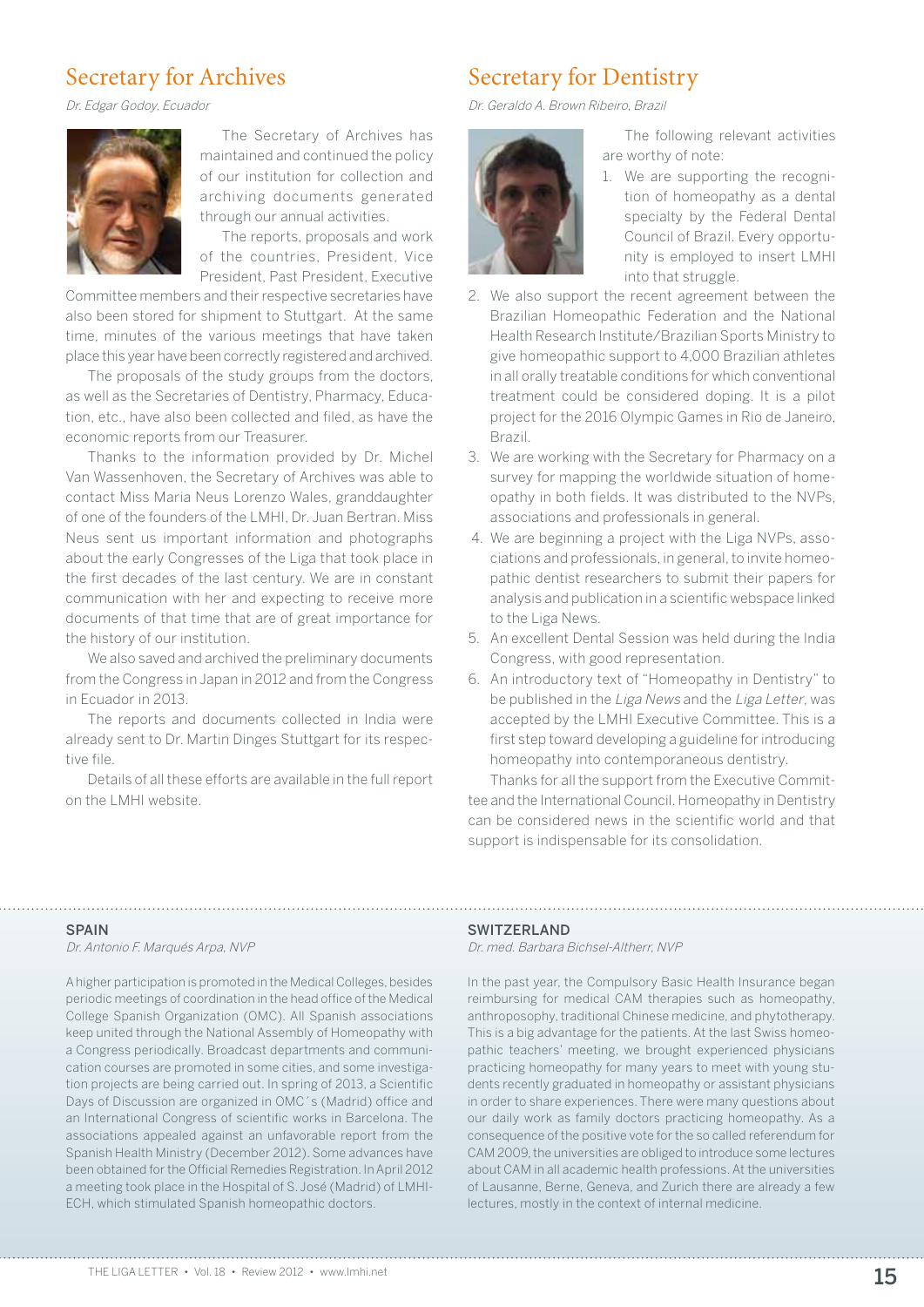# Secretary for Education

Dr. Carles Amengual, Spain



1. Medical homeopathic educations standards: LMHI and ECH, representing medical homeopathy worldwide, adopted in 2009 a common program on education standards. Implementation of this program should be a must in the future.

2. Acreditation of hmeopathic schools

Several schools from Peru, Turkey, and Spain asked for accreditation to the LMHI.

## 3. The Liga Book project

No applications for the year 2012. Some amendments to the 1997 procedure document were discussed at the Nara Congress.

## 4. World Homeopathy 2012

Many thanks to the following representatives who have already sent information: Argentina, Austria, Belgium, Bulgaria, Canada, Chez Republic, China, Costa Rica, Croatia, Cuba, Egypt, Estonia, France, Germany, Greece, Hungary, India, Iran, Israel, Italy, Japan, Kazakhstan, Latvia, Malaysia, Mexico, Moldova, Nepal, Netherlands, Pakistan, Poland, Serbia, Slovenia, South Africa, Spain, Sweden,

Switzerland, Turkey, United Kingdom, Uruguay and USA. We require urgently of the other representatives one e-mail with:

- a letter in English from the NVP with the detailed legal situation of homeopathy AND
- a copy of any legal document regarding homeopathy in your country.

The information will be collected in a document/report and will be sent to all LMHI National Vice Presidents. Please note that we rely only on your kind collaboration to include your country's homeopathic information. We collected 530 pages in the last document WORLD HOMEOPATHY 1998. WORLD HOMEOPATHY 2012 will be useful as technical information for the political and academic authorities. Please be aware of the importance of your prompt and effective collaboration by sending the required complete information.

# Secretary for the Newsletter

Dr. Sandra M. Chase, USA



It is gratifying to see the wonderful job that is being done by our Liga Secretariat, particularly Caroline Geiser, in producing the Liga Letter from the voluminous text and selected pictures that my office generates in its creation. Published also in Spanish since 2001, it has also been

translated into Russian for the first time.

As Secretary for Newsletter I have focused on its uninterrupted, continued preparation. It serves the vital function of being the one tangible benefit of Liga Membership and the one direct link of the Executive Committee to each Member.

My commitment remains to the direct providing of each issue of the Liga Letter to each Liga member for dissemination of information, facilitation of communication, engagement of each member, mutual support of members and the homeopathic community, and maintenance of our medical discipline's rightful place in the world.

A Reader's Survey of the entire Liga Membership, 1997, revealed that 92 % of respondents read all or some of the newsletter; with the favored topics ranked in this order: 1) Congress Reports, 2) National Reports, 3) Meeting Reports. A survey of the Austrian recipients, 2005, revealed that 80 % of respondents wanted to continue to read it.

My goals include the continuation of regular publication of the Liga Letter. To accomplish this, we require a 130 word summary from each NVP/Contact and a 250-word summary from each Executive Officer. I hope to Work with Richard Hiltner, MD, DHt, National Vice President, LMHI, USA, my Working Group partner of several years and who has agreed to stand for election as the next Secretary for the Newsletter.

## **TURKEY** Dr. Altunay Agaoglu, NVP

16 TURKEY<br>  $20\%$  CA Altunay Agaoglu, NVP<br>  $20\%$  Calcular thermational Hormeopathy Day in 2012, organized<br>
The Association of Homeopaths of Ukraine became an instituted<br>
by the Turkish Classic Homeopathy Association (TC We celebrated International Homeopathy Day in 2012, organized by the Turkish Classic Homeopathy Association (TCHA), and attended by Drs. Jose Matuk, Renzo Galassi, and Ton Nicolai. During a visit to the Health Ministry, we learned that homeopathy will be defined and regulated under complementary medicine therapies, thus limiting the practice of homeopathy to physicians only. Up to this time, homeopathy has not been legally regulated and there are many lay practitioners. The National Drugs and Pharmacies Department has passed an act regulating homeopathic remedies. The TCHA will offer courses to pharmacists. Because of the increased interest in homeopathy among physicians, our association hopes to add additional educational programs. We have applied to LMHI for the homeopathic diploma.

The veterinarian practice of homeopathy is very well defined and regulated.

## **UKRAINE**

Dr. Zoya Dergachova, NVP

The Association of Homeopaths of Ukraine became an institutional member of LMHI on November 30, 2011. In December 2011, a delegation of Ukrainian doctors took part in the 66th Congress of LMHI in New Delhi, India. In May 2012, Ukrainian homeopaths participated in International Congress of Homeopaths in Yerevan. On 9-11 November 2012, the VI Congress of Homeopaths of Ukraine will be held and a collection of articles will be published. The NVP is going to be elected at the Congress. On 12-13 November 2012, an Andre Pellegrini seminar will be conducted. Also in November, The Journal of Homeopathic Medicine, the magazine of the Association of Homeopaths of Ukraine, will be published. The Association is cooperating with the Ministry of Public Health for Homeopathy to obtain the legal status.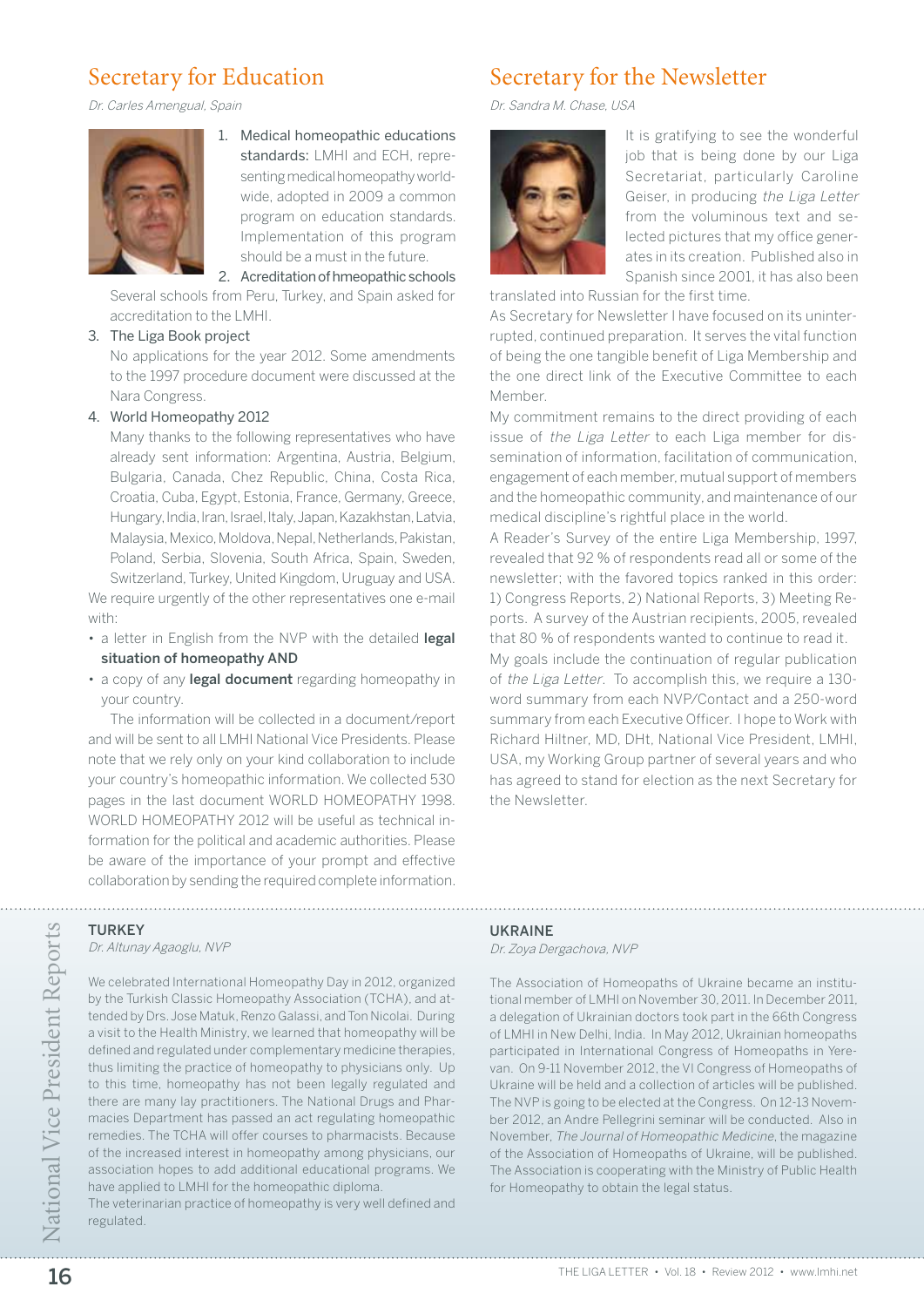# Secretary for Pharmacy

Fruzsina Gábor, PhD, Hungary



The plan for last year was to get closer to full membership for pharmacists in the LMHI; to help pharmacy sessions during the ongoing LMHI Congresses; to discuss the quality of homeopathic remedies and the definitions; to collect and share dissertation subjects; to promote wider and more fluent

communication; to work on the educational standards of pharmacists of LMHI; to learn the status of pharmacists and homeopathic remedies in all countries.

The question of full LMHI membership for pharmacists is on the agenda of EC and IC meeting, prior to presentation for decision by the members. The changing will require a change in the LMHI Statutes.

LMHI should encourage organizers to offer pharmacy sessions at congresses. The situation is the same for dentists, so we initiated a discussion with Dr. Geraldo A. Brown Ribeiro, the Secretary for Dentistry, and the congress contract document of LMHI was changed after the decision among Secretaries and EC members. Sessions for dentists, pharmacists, and veterinary doctors are supported by the LMHI and they are obligatory.

To continue this work on definitions of production of homeopathic remedies, we began a discussion about the definition list from the WHO documentation for production of homeopathic remedies.

To collect and share dissertation subjects from experts is important in order to help the communication between experts and assist in the work of younger experts.

To get more details about the status of pharmacists and homeopathic remedies in different countries, Dr. Ribeiro and I compiled a survey. The survey is still open: http:// homeonet.blogspot.hu.

# Secretary for Public Relations

Dr. Sara Eames, UK



In India there was a Working Group meeting to appoint representatives to coordinate information and strategy. There were eight initial volunteers, but there have been few replies to emails since then. I spoke about working with the media in Nara, hoping to inspire more involvement and have been

involved with new media initiatives in the UK.

- 1) Employed celebrities who use homeopathy to support it publically. (Time consuming and expensive, but received coverage in national papers and magazines.) www. celebhomeopathy.com
- 2) Established websites to improve Google rankings and provide information. New practitioners' website: www. findahomeopath.org.uk. Website about problems with the UK science and technology commission report: www.homeopathyevidencecheck.org/index.htm. The HomeopathicAction Trust established a website for practitioners and patients with over 6000 Facebook followers (www.facebook.com/HoWFMe).
- 3) Uploaded on 'YouTube" interviews with practitioners discussing why they use homeopathy. Social media is increasing in importance. A directory of quality sites to use as web links is a powerful tool.
- 4) Lobbied for right-of-reply to critical pieces about homeopathy in professional journals, thereby getting positive pieces published.
- 5) Produced materials to help practitioners and supporters speak in favor of homeopathy. Two of the more successful have been:
	- Media tool kit: basic facts and figures as well as 'do's and don'ts' and bullet points for media work.
	- Z Cards 'Homeopathy Works:' simple answers to frequently asked questions and criticisms.

We are seeing the benefits of this work. The challenge is to do similar work worldwide, and I look forward to discussing this both with EC members and the wider group.

## United Kingdom

Dr. Sara Eames, NVP

There is an active group of detractors influencing the media in the UK. Homeopathy is available within the National Health Service (NHS) through homeopathic hospitals and those family doctors who wish to provide it. The future of homeopathy within the NHS is uncertain in light of major organizational changes. We work closely with all homeopathic organizations to raise the standard of homeopathy and to increase positive media coverage. We recently held our inspiring, successful biennial Faculty of Homeopathy Conference, 'Empowering the Individual.' Many critics of homeopathy around the world refer to the findings of the UK Parliaments Science and Technology Committee report. Compiled by a small biased group of politicians, this report was not a scientific review and was not accepted by the government. Please see www.homeopathyevidencecheck.org for more details.

## UNITED STATES OF AMERICA

Dr. Richard Hiltner, NVP

The American Institute of Homeopathy [AIH] participated in the 1000-delegate International Research Congress on Integrative Medicine and Health and presented at the 400-delegate Joint American Homeopathic Conference [JAHC], with keynote speaker Luc Mantagnier, PhD, discussing electromagnetic waves associated with homeopathic impressions on water. Ananda More, Canadian practitioner and filmmaker, spoke about a film she is producing: In Search of Evidence. Carol Boyce's film, Homeopathy Around the World - Making a Difference, debuted at the JAHC. Dr. Michel van Wassenhoven, LMHI Secretary for Research, has pursued more research on EEG changes with homeopathy by Iris Bell, MD, et al. [USA]. Homeopathy has the opportunity to be included in the Affordable Care Act.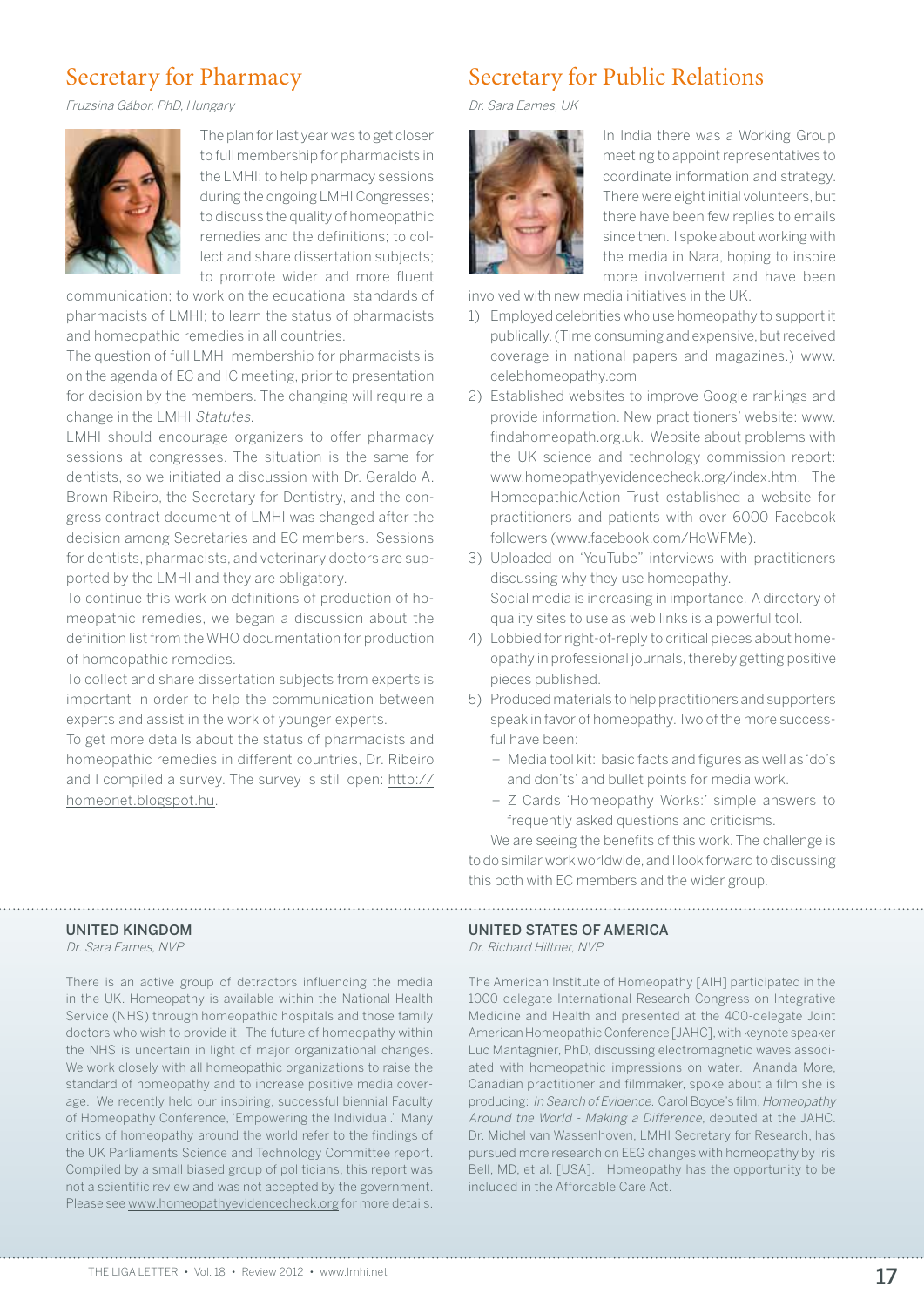# Secretary for Research

Dr. Michel Van Wassenhoven, Belgium



After each LMHI Congress, we update the LMHI-ECH document: Scientific Framework of Homeopathy. This booklet, aiming at better access to scientific publications, is published yearly with new results of homeopathic research. The 2011 version is on the LMHI website.

LMHI guidelines for clinical verification of homeopathic symptoms have reached a consensus on a second edition (see website).

We have worked out a list of documented homeopathic remedies to facilitate the registration of medicines and to indicate our research priorities.

An international survey on Quality of Life changes in new patients (adults and children between 1 and 6 year old) was finalized in six European countries and Brazil. The results show great patient satisfaction when using homeopathy.

We obtained a publication in a traditional journal (Med Health Care and Philos) discussing "Plausibility and evidence: the case of homeopathy," demonstrating that evidence for homeopathy is at least comparable to conventional evidence for the most frequent indication in daily practice.

We organized a survey about prior belief: "a homeopathic medicine does not contain any active principle." We can conclude that this idea is wrong. Nobody can exclude today that "molecular residues" in a majority of the homeopathic preparations are playing a role in the homeopathic information process.

We have obtained the publication in a conventional journal (BMC Medical Research Methodology) of a new methodology for auditing homeopathic literature. We have begun a new audit of homeopathic literature and are confident that the results will be more accurate. Publication of results is expected in 2013.

# Working Team: Library

## International Homeopathic Library Foundation of Samuel Hahnemann in Cordoba, Argentina

Dr. Cesar Cremonini, Chairman; Jorge Buffa; Rafael Muñoz



This year we decided, as a fifth book, to translate the fourth edition of the Organon in Spanish as well as printing the second edition of the Organon in English. We believe this work is significant, despite the difficulty that we are not remunerated for the library work that we have

undertaken. Many people in India asked us to do the translation of the second edition, and this will last until the fourth edition, in order that everyone can access these works of Master Meissen. With the intention of calling for improvements to benefit homeopathy, this Chairman of the Library Working Team questions the wisdom of reimbursing travel expenses of the Executive Committee of the LMHI. He wishes to see greater support of the Samuel Hahnemann Library, which exists under the oversight of the Liga Medicorum Homeopathica Internationalis.

# National Vice President/ National Contact Report Form

Name of the Country:

Summary of Report: One paragraph in length, in English (for use in the Minutes) Duplicate 130-word paragraph to be submitted to Liga Letter Editor. Members: Number of members in his/her country. Organization: Numbers, titles and addresses of the different associations. Schools: Names of homeopathic schools or courses. Program of Activities: The programs of the national congresses in the immediate past and the next year. Publications: The names of the works given in the congress or meetings. Magazines: The names and addresses of the publications and magazines.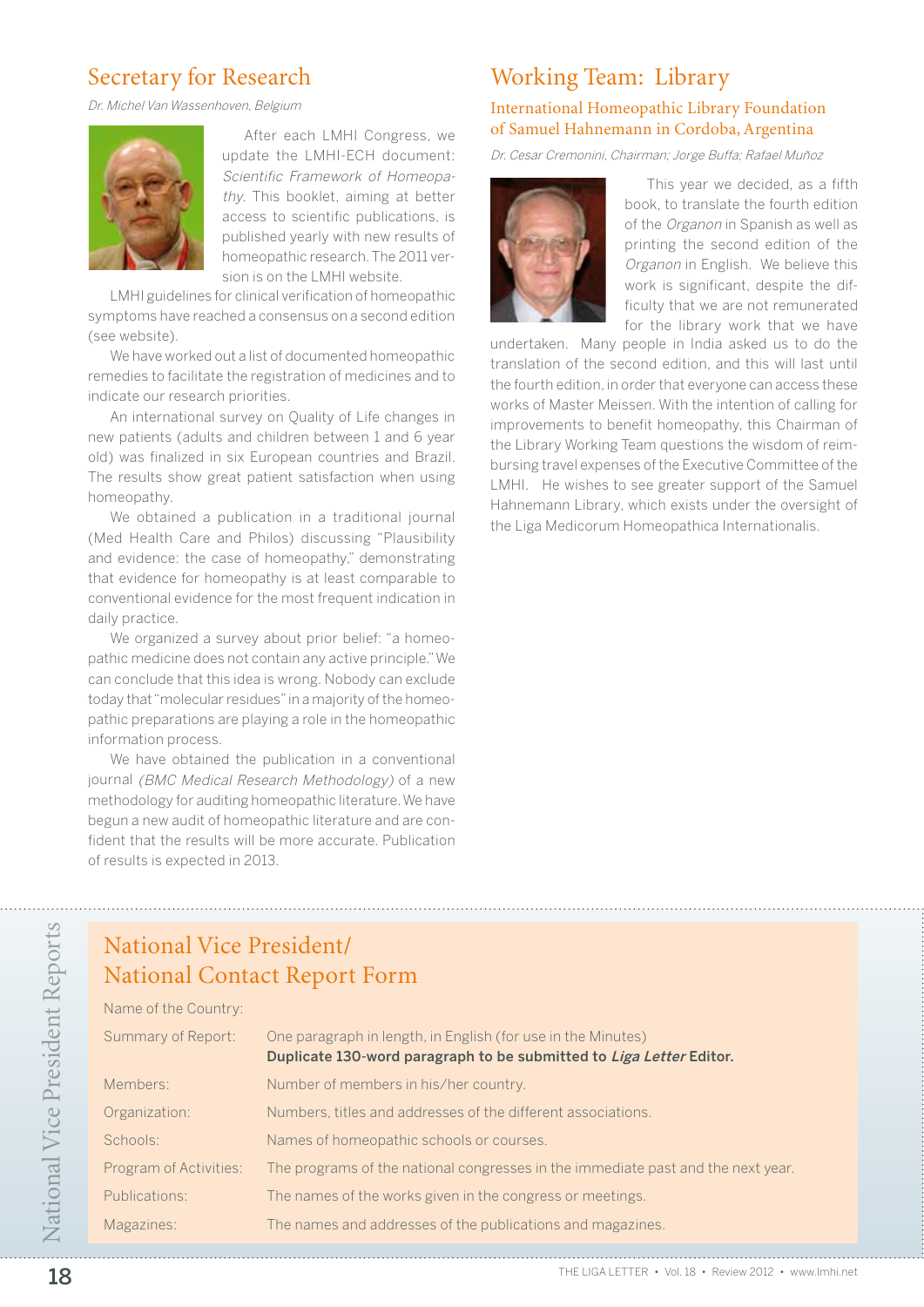# 68th Congress of Liga Medicorum Homoeopathica Internationalis

Quito, Ecuador – 2-7 June 2013



# Quito - Ecuador

From Quito, claimed as the first UNESCO World's Heritage Site and from the middle of the world, we would like to invite you, so we can gather and participate in the 68th Homeopathic Medical League Congress 2013, to share our efforts, doubts and progress that have been achieved with a new paradigm. Nonetheless, we also invite you to enjoy a wonderful scenery that Ecuador and its capital offer to the world, as well from the modern luxury hotels to glimpse the beauty of the jungle, beaches and of course the Galápagos Islands.

San Francisco de Quito, better known as Quito, is the capital city of the Republic of Ecuador and its province Pichincha. Quito´s city is known for being the head of the metropolitan area known as Metropolitan District of Quito. It is located above Guayllabamba valley on the eastern slopes of Pichincha Mountain, around the occidental area of the Andes. Its average altitude is 2850 meters making it the second highest city capital of the world (La Paz is number one). It is also the highest official capital of the world. Its population around the urban areas would settle through 1.5 million people and 1.8 million throughout the whole District. The city is divided into 32 parishes, which are subdivided into districts.

Since Quito is considered as the main political city in Ecuador, many important organizations, government agencies, national banks, culture departments and others have settled their principal offices inside the city, including foreign companies that have been operating in the country for years. It has been the first city declared (among Krakow, Poland) as a Cultural Heritage site for humanity by UNESCO on September 18, 1978. The union of South American Nations named Ouito as its headquarters.

## Discover Ecuador

There are endless reasons to take a trip to Ecuador. You will be able to visit four regions in one small country, the Pacific Ocean, the Galapagos Islands, the Amazon rain forest and the Andes. Truly, it is a nature lover's paradise as classified by UNESCO as a mega-diverse country with many types of animals and flowers to enjoy. Also, it is the home of 17 distinct indigenous groups and 27 different



ethnic groups, many of which preserve their languages, traditions, and dress to a remarkable degree.

Quito, the Capital, is surrounded with historic haciendas, ethnographic museums, art galleries, and the "Middle of the World" monument, where you can be part of a fascinating historical legacy. In the other hand you don't want to miss the unique and delicious cuisine, were the mix of many local flavors gives you a wide variety of tastes.

Surely the most recognized place in Ecuador is the Galapagos Islands. Just a two-hour flight from Quito, it is the home of a stunning volcanic landscape, turquoise waters, and hundreds of unique species. At the east of Quito you can find the Amazon Region, within dense green vegetation were and an abundance of flora and fauna, along with an opportunity for an unforgettable adventure.

All this is part of an endless array of adventures were you visit Cotopaxi, the tallest active volcano in the world, or maybe enjoy kayaking the rapids in the Amazon rain forest, as well relaxing in Papallacta, a thermal volcanic bath. Ecuador is a true example of sustainable conservation and responsible tourism, where visitors have plenty of opportunities actively to participate in the culture.

If you want another reason, probably the eternal springlike weather of Ecuador all year-round creates an ideal environment for the country's rich fauna and flora to flourish and its visitors to enjoy a laid-back experience. Ecuador has plenty to offer just about any type of traveler, from adventure seekers to eco-tourists, history buffs to honeymooners, families to those looking to learn Spanish in a comfortable environment – Ecuador and Galapagos has it all.

# Quito Tours, Hotels in Quito, Day Trips, Information

- Mashpi Rainforest Biodiversity Reserve
- Ride the Rails in Ecuador with the Spirit of the Andes
- Otavalo Tours Ecuador indigenous market tour
- Ecuador Highlands, Cotopaxi, Antisana and Papallacta Tours
- Galapagos Cruises on board La Pinta Luxury Yacht
- Galapagos Island Tour, Santa Cruz Galapagos Cruise
- Galapagos Cruise Tours, Yacht Isabela II Galapagos
- Hotel in Galapagos, Finch Bay Eco Hotel
- Other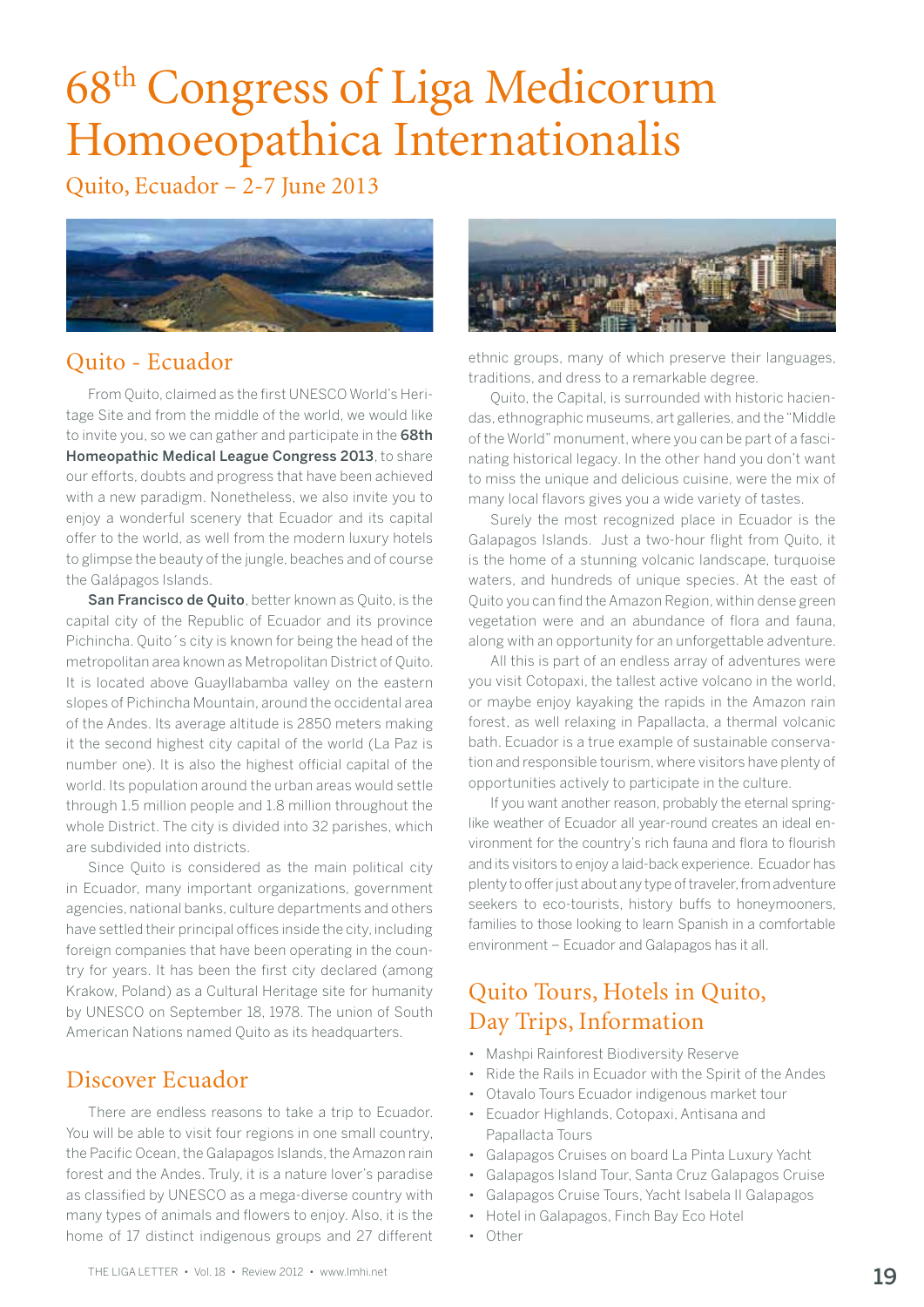# Theme: The paradigm of Homeopathic Medicine

## Development:

## 1. Quantum physics in Homeopathic Medicine

- Hahnemann and the Cartesian paradigm.
- Hahnemann and the Newtonian paradigm.
- Hahnemann, Albert Einstein and Relativity in Homeopathy.
- Hahnemann, Modern Quantum. The complex and chaos theory.
- Homeopathic Medicine of the XXI Century.

## 2. Homeopathy and Modern Philosophy

- Homeopathy and Jung.
- Systematic Thinking in Homeopathy.

## 3. Standards and legality in Homeopathic Medicine

- Alternative and Complementary Medicine in Homeopathy.
- Latinamerican Medical Substance Congress

## Main theme:

Medical Material in Comparison with Polychrests.

# Program

## Tentative schedule June 2-7, 2013

## Business Meetings

June 2th – Meeting of the LMHI Executive Committee June 3th – LMHI International Council Meeting 2012

## Congress Sessions

June 4th – AM Registration\ Oral presentations - PM Oral presentation\Opening Event.

June 5th – AM Oral presentations. PM Oral presentations June 6th – AM Oral presentations. PM Oral presentations And Gala Dinner

June 7th – AM Oral presentations \ Closing event.

Participation is limited to medical doctors, veterinarians, pharmacists, dentists and students only.

# Payment Methods, Confirmation, and Receipt

All participants are requested to register online in advance or on-site at the registration desk at the venue.

All presenters are required to register in order to make a presentation. The registration fee for Regular Participants includes: Session Participation, Conference Kit, Welcome Party, Coffee breaks, (Exhibition if due to schedule).

To qualify for the Early Registration Fee, the application must be received by the Secretariat and payment by Bank Transfer or Credit Card completed by no later than December 31, 2012. After registering through the website lmhi2013.com, all payments must be made in United States Dollars, by credit card or by bank transfer. Our representative will contact you to clear the payment method.

The Pre-Confirmation e-mail acknowledging your online registration will be sent to you with the registration details once your online registration is verified and complete.

A Confirmation email will be sent to you after the payment has been confirmed.

Please bring the printout of the Confirmation e-mail with you to the Congress.

If you do not receive a Confirmation e-mail from the Secretariat office within 1 month from your receipt of the Pre-Confirmation email acknowledging your online registration, please email the Secretariat (info@lmhi2013.com).

A request for changes in the registration details should reach the Secretariat (info@lmhi2013.com) by no later than March 31, 2012.

Receipt for your payment will be issued on the day of the Congress addressed to the applicant's name as registered.

## Cancellation and Refunds

If you decide to cancel the registration, please inform the Secretariat (info@lmhi2013.com) in writing, via e-mail or FAX. Service charges may apply for cancellations and refunds.

# Contact Information (for Registration)

If you have any question regarding the Registration, please contact to: LMHI2013 Secretariat Phone: +593 (02) 2 524 994 Email: info@lmhi2013.com

## Registration fees for the conference LMHI 2013 - visit

the website for the latest information www.lmhi2013.com

| Category          | <b>Early Registration</b><br>Until 31 March 2013 |  |  |
|-------------------|--------------------------------------------------|--|--|
| Non members       | \$500 USD                                        |  |  |
| LMHI members      | \$400 USD                                        |  |  |
| SOMHE members     | \$300 USD                                        |  |  |
| Medicine students | \$150 USD                                        |  |  |
|                   |                                                  |  |  |

## Regular or On-site

|                   | Registration |  |  |
|-------------------|--------------|--|--|
| Non members       | \$600 USD    |  |  |
| LMHI members      | \$500 USD    |  |  |
| SOMHE members     | \$400 USD    |  |  |
| Medicine students | \$200 USD    |  |  |

# The conference will be held LMHI 2013, 2-7 June 2013

## For more information:

593(02) 2 524 994 , SOMHE Mallorca 122 y Valladolid (La Floresta) Quito, Pichincha, Ecuador info@lmhi2013.com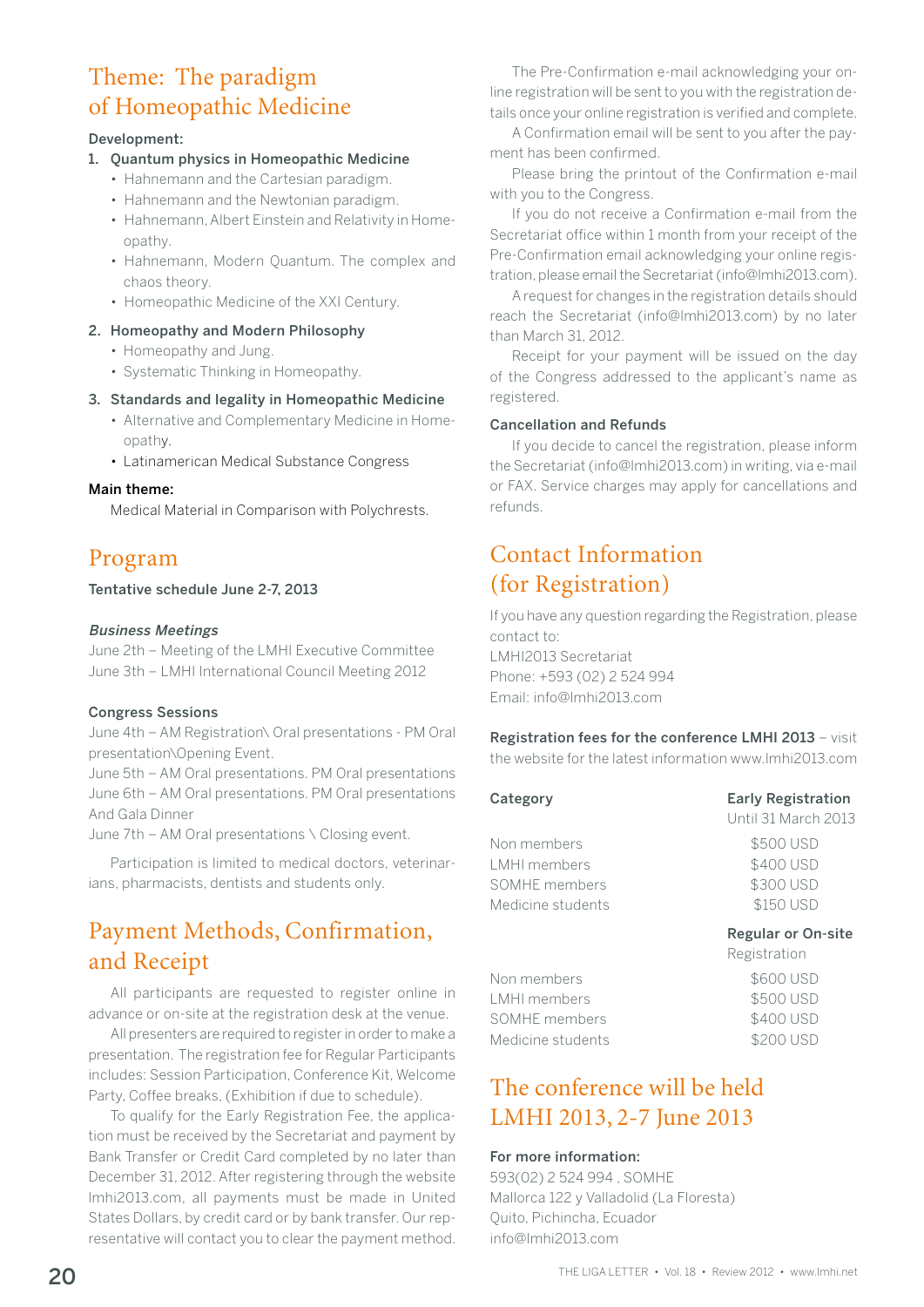# 69<sup>th</sup> Congress of Liga Medicorum Homoeopathica Internationalis

Paris, France – 17-19 July 2014

# Central Theme of the Congress

For two centuries, thousands of Homoeopathic Medical Doctors have treated thousands of patients, all around the world, for most diverse pathologies. Thanks to the publications and the meetings among colleagues – at regional, national and international levels – a huge clinical experience has been and is still being gathered. Today, more than ever, this knowledge is circulated thanks to permanent exchanges among practitioners.

However, the distribution of this clinical matter seems often very heterogeneous, both in regard to the management and analysis of the cases described by colleagues and in the criteria taken into account for healing.

We would like the French Congress to be an opportunity to reflect on the question and to share experiences. Are there for you, Homoeopaths, various levels of healing? If so, which ones? Do they differ from the ones identified by allopaths?

A last but fundamental question is: which strategies are applied in your practice? They are manifold depending on the teaching you received, on the experience and on the knowledge you acquired, on the opportunities offered by your consultations, even on the ideology of some.

We rely on all of you for carrying on this debate and continuing to open the horizon of the future.

## The central theme of the Congress will therefore be:

# Homeopathy on the move. Strategies and criteria for healing

Subscribe to the newsletter via info@LMHI2014.org www.lmhi2014.org

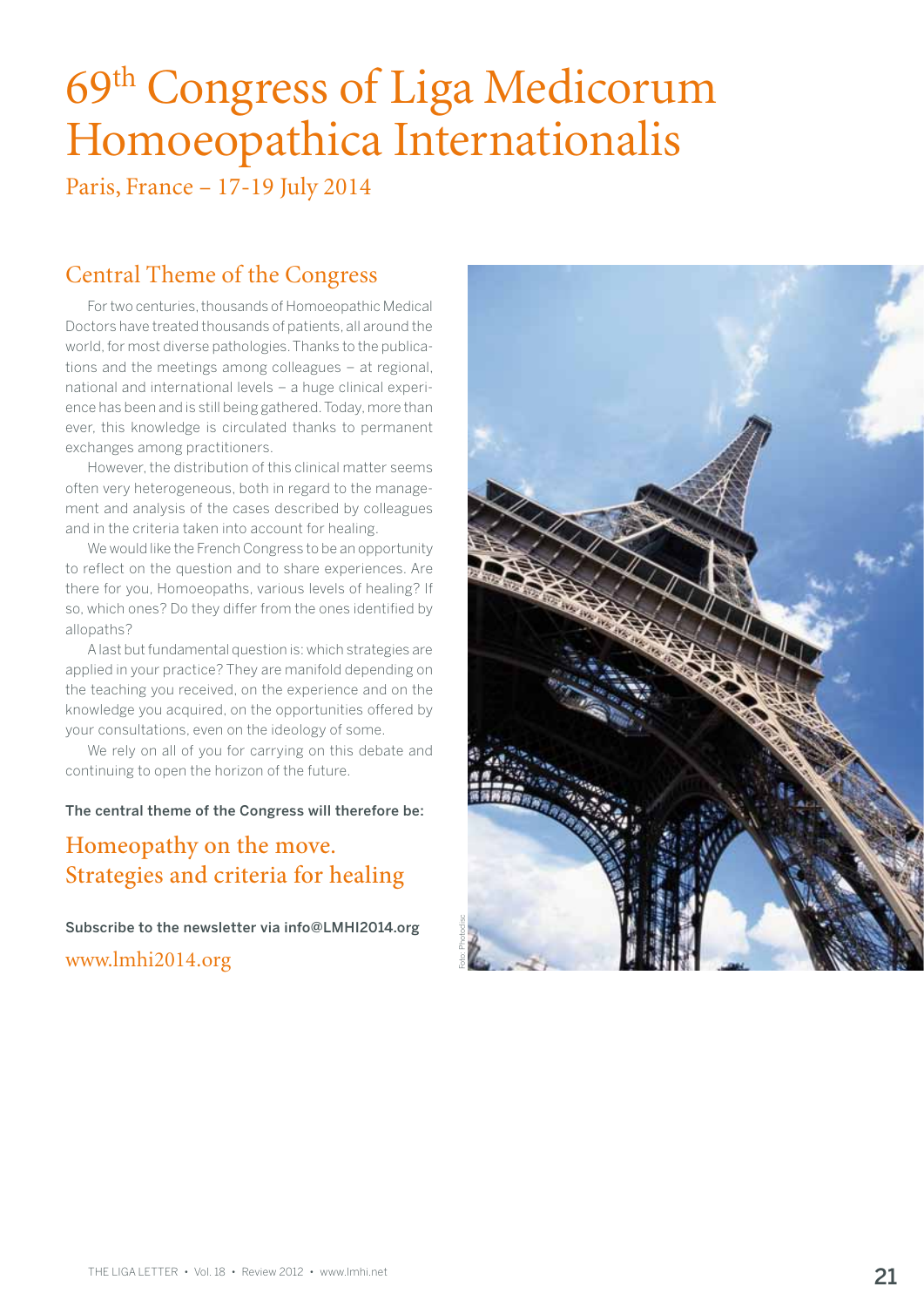#### LMHI Directory

#### Executive Officers President

Dr. José Matuk Kanan Cuenca 87, Colonia Alamos 03400 México D.F., México jomaka@matuk.com president@lmhint.net

#### Prime Vice-President

Dr. Renzo Galassi, Via Urbino 41-f 62100 Macerata (MC), Italy renzogala@libero.it primevicepresident@lmhint.net

Immediate Past-President

Dr. Ulrich D. Fischer Grünwälderstraße 10-14, 79098 Freiburg im Brsg., Germany udfischer@t-online.de immediatepastpresident@lmhint.net

#### Prime-General Secretary

Dr. Thomas Peinbauer Herrenstr. 2, 4020 Linz, Austria thomas@peinbauer.at primegeneralsecretary@lmhint.net

#### Treasurer

Dr. Yves Faingnaert Marebeekstraat 25 9620 Zottegem, Belgium yves.faingnaert@homeopathy.be treasurer@lmhint.net

#### Secretaries

Secretary for Archives

Dr. Edgar Godoy Veintimilla E3-84 entre 9 de Octubre y Páez, Torre A. 4to piso. Consultorio 406, Quito, Ecuador dredgargodoy@hotmail.com archives@lmhint.net

## Secretary for Dentistry

Dr. Geraldo A. Brown Ribeiro Rua Dr. Pereira dos Santos, 35 – Sala 701 Tijuca – 20520-170 Rio de Janeiro – RJ, Brazil gerbrown@terra.com.br dentistry@lmhint.net

## Secretary for Education

Dr. Carles Amengual I Vicens Carrer Ses Escoles, 11 07313 Selva-Mallorca, Spain carlesamengual@terra.es education@lmhint.net

## Secretary for Newsletter Sandra M. Chase, M.D., D.Ht. 10418 Whitehead Sreet Fairfax, Virginia 22030, USA smchase1@verizon.net publicrelations@lmhint.net

Secretary for Pharmacy Dr. Fruzsina Ga Rottenbiller u. 32, 1077 Budapest, Hungary fruzsina@maghaz1.hu pharmacy@lmhint.net Skype: gfruzsina

## Secretary for Public Relations

Dr. Sara Eames Hahnemann House, 29 Park Street West Luton LU 1 3BE, United Kingdom sara\_eames@hotmail.com publicrelations@lmhint.net

Secretary for Research Dr. Michel Van Wassenhoven Tailly Madame 23 1450 Chastre-Gentinnes, Belgium michelvw@homeopathy.be research@lmhint.net

### Special Committees

Provings Committee

Dr. Jacques Imberechts 132, Bd. Leopold II 1080-Bruxelles, Belgium jimberex@cyclone.be provings@lmhint.net

### Samuel Hahnemann LMHI Library

Dr. Cesar Cremonini Ángel T. Lo Celso 6061 (Ex. Perú 75) Bº Argüello CP: 5147 Cordoba, Argentina drcesarcremonini@infovia.com.ar library@lmhint.net

## National VP & Contacts (NC)

Argentina, NVP

Dra. Silvia Cristina Mercado Rivadavia 4509 11 Dto 136 1424 Capital Federal, Argentina E-Mail: misterx@fibertel.com.ar argentina@lmhint.net

## Armenia, NVP

Dr. Mariam Gharabaghtzyan Mashtots Str. 40a, Room 9 375001 Yerevan homoeopath@yandex.ru armenia@lmhi.net

#### Australia, NC N.N.

Austria, NVP Dr. Claudia Garn Auhofstraße 156a/1 1130 Wien claudiagarn@yahoo.com austria@lmhint.net

## Bangladesh, NC

Dr. Mohammed Ashrafur Rahman Dr. Rezaur Rahman Homeopathic Foundation (DRRHF) 14, K.B. Saha Road Kalirbazar Narayanganj 1400 drashrafurr@gmail.com bangladesh@lmhint.net

## Belgium, NVP

Dr. Léon Scheepers, Boekenberglei 191-194, 2100 Antwerpen leon.scheepers@homeopathy.be belgium@lmhint.net

#### Bolivia, NVP

Dr. Josef Henao L. Pedro Salazar 694, Miraflores La Paz homeobolivia@hotmail.com

## bolivia@lmhint.net

Brazil, NVP Dr. Francisco Vargas de Oliveira Villela Rua Maria Eugênia, 97 – Humaitá Rio de Janeiro – RJ, 22261-080 franciscovillela@gmail.com brazil@lmhint.net

#### Bulgaria, NVP

Dr. Dora Patchova Ovcha Coupel 1, Block 608, entr. D.,apt.121, 1618 Sofia dora\_patchova@yahoo.com homeopathy@abv.bg bulgaria@lmhint.net

## Canada, NC

Dr. Bhupinder Sharma Unit 4, Eobicoke, Ontario M9V 2x6, 2649 Islington Avenue drbpsharma@hotmail.com canada@lmhint.net

#### Chile, NC

Dr. Ewald Finsterbusch Apoquindo 3990 of. 1005 Los Condes, Santiago de Chile ezfinsterbusch@gmail.com chile@lmhint.net

#### China, NVP

Steve An Xue, Ph.D., M.C.M. The University of Hong Kong 5/F Room 5B19 Prince Philip Dental Hospital 34 Hospital Road, Hong Kong professorxue@gmail.com china@lmhint.net

#### Colombia, NVP

Dr. Carlos Riveros Gomez Avenida 15 No. 124-49 Of. 212 Santa Fe de Bogota D.C. carlosriverosg@telmex.net.co carlosriverosg@cable.net.co colombia@lmhint.net

### Costa Rica, NVP

Dr. Alejandro Brenes Valverde Plaza San Francisco, Calle 9, Avds 13 y 15, San José Apartado Postal (P.O.Box) 4-1150, La Uruca abrenesv@gmail.com costarica@lmhint.net

#### Croatia, NC Dr. Helena Jovicic Karre Nine Vavre 12 48 260 Križevci homed.info@gmail.com croatia@lmhint.net

#### Cuba, NVP

Dr. Mayra Noelia Riverón Garrote Calle 168 entre 1ra y 5ta, No. 133 Habana – Flores Playa mriveron@infomed.sld.cu cuba@lmhint.net

## Czech Republic, NVP

Dr. Eliška Krejčová Purkyňova 475/15 Žd'ár nad Sázavou 591 02 elikrejcova@seznam.cz czechrepublic@lmhint.net

## Ecuador, NVP

Dr. Xavier Godoy Jaramillo Hospital de Clinicas Pichincha Veintimilla E384 entre 9 de Octubre y Páez, Torre A, 4to Piso, Consult. 406, Quito, drxgodoy@hotmail.com ecuador@lmhint.net

## Egypt, NC

Dr. Hanna Shams, Cairo Medical Tower, Clinic 805 55, Abdul Muniem Riad, Cairo – Moheendiseen hanashams@hotmail.com egypt@lmhint.net

## El Salvador, NVP

Dr. Juan José Alas Calle Padres Aguilar No 217 Colonia Escalón, San Salvador juanzhen@yahoo.com elsalvador@lmhint.net

## Estonia, NVP

Dr. Saima Tisler 14 Osja Road, 12013 Tallinn saimatisler@gmail.com estonia@lmhint.net

France, NVP Dr. Philippe Servais 18, rue Littré 75006 Paris servais@club-internet.fr france@lmhint.net

## Georgia, NVP Dr. Nikoloz Gujabidze Chiataia Str. 7, 380002 Tbilisi nikolozg@geo.net.ge georgia@lmhint.net

Germany, NVP Cornelia B Zum Brodtberg 13, 42855 Remscheid 1.vorsitz@dzvhae.de germany@lmhint.net

Ghana, NC Dr. Prince Francis Hayford P.O. Box 7278, Accra North Ghana@lmhint.net

## Greece, NVP Dr. Aristotle Vathis Makedonia Street 10, 10433 Athens drvathis@yahoo.com greece@lmhint.net

Hungary, NVP Pharm. Fruzsina Gábor Rottenbiller u. 32, 1077 Budapest homeopatia.blogspot@gmail.com hungary@lmhint.net

#### India, NC

Dr. Satinder P.S. Bakshi A-51, South Extension, Part –I, New Delhi – 110 04 drbakshi@bakson.net india@lmhint.net

## Iran, NVP

Dr. Ardavan Shahrdar A-13-1, Persepolis building, Hassane Saif Street, Phase 3, 14667 Shahrake Gharb, Tehran dr.shahrdar@yahoo.com iran@lmhint.net

## Italy, NVP

Dr. Pietro Federico, c/o IRMSO, via Paolo Emilio, 32, 00192 Roma similiasimilibus@libero.it italy@lmhint.net

## Japan, NVP

Dr. Ronko Itamura JPSH, 2-28-724,shimomiyabi-cho,shinjuku-ku, Tokyo 162-0822 info@jpsh.jp, japan@lmhint.net

#### Kazakhstan, NC

22 THE LIGA LETTER • Vol. 18 • Review 2012 • www.lmhi.net

Dr. Elena Grigoryevna Zyukina Street Zhibek-Zholy 19, apt.5 480002 Almaty elena\_zyukina@hotbox.ru kazakhstan@lmhint.net

#### Latvia, NVP

Dr. Inese Joksta Centra Homeopātiskā klīnika Artilērijas iela 15-11, Riga joksta@latnet.lv, latvia@lmhint.net homeopati@centraklinika.lv Skype: Centra Homeopātiskā klīnika

### Liechtenstein, NC

Dr. Matthias Puschkarski Zum St. Johanner 3, 9490 Vaduz puschkarski@gmx.net liechtenstein@lmhint.net

## Lithuania, NVP

Dr. Laimis Akramas Raymbes Str. 27 C, 3007 Kaunas algimanas@aconitum.lt lithuania@lmhint.net

#### Malaysia, NVP

Prof. Dr. Nik Omar bin Nik Daud Faculty of Homeopathy Malaysia No.122 Taman University, Kg Gelang Mas, Meranti, 17010 Pasir Mas, Kelantan fahom2@yahoo.com malaysia@lmhint.net

#### Mexico, NVP

Dr. Antonio Sánchez Caballero Heriberto Frias Str.1529-501, Col. Del Valle, 03100 Mexico DF homeopantonio@gmail.com mexico@lmhint.net

#### Moldava NVP

Dr. Tatiana Bolbocean Lalelelor Nr. 2, Criuleni bolboceantatiana@yahoo.com moldova@lmhint.net

#### Nepal, NVP

Dr. Ambika Prasad Gyawali c/o Bhaktapur Homeopathic Medical College B H C Building. Nag Pokhari 4. P.O. Box No. 114, Bhaktapur apgyawali@hotmail.com nepal@lmhint.net

## Netherlands, NVP

Nigeria, NC

Norway, NC

Pakistan, NVP

Peru, NC

Portugal, NC

Russia, NVP

2795-126 Linda-Avelha franciscana@netcabo.pt portugal@lmhint.net Romania, NVP Dr. Atena Ioana Antonescu Str. 11 Iunie Nr. 30A, 040172 Bucharest

atena\_ioana@yahoo.com romania@lmhint.net

Dr. Tatyana L. Kisseleva Post Box 46, 127051 Moscow kiselevaTL@yandex.ru russia@lmhint.net Saudi Arabia, NC Dr. Akbar Kimawi King Fahd Hospital P.O.Box 7085, Jeddah 21462 akbarkimawi@yahoo.com saudiarabia@lmhint.net

Dr. Hetty Buitelaar Lienderveldsestraat 1, 4033 BC Lienden, hvberkel@ision.nl netherlands@lmhint.net

Leif Ims, Heggeliveien 32B, 0375 Oslo leif.ims@gmail.com norway@lmhint.net

Dr. Khalid Masood Qureshi 30 Allama Iqbal Road, 54000 Lahore masoodhomoeo@gmail.com pakistan@lmhint.net

Dr. Tomasz Kokoszczynski Polczynska 6/112, 85-711 Bydgoszcz homeopathy@homeopathica.net poland@lmhint.net

Dr. Francisco António Franco Patrício Rua Luís de Camões nº65-2ºe

Dr. Carlos E. Corbacho Orosco Av. Geminis 327, San Borja 41, Lima homeomedic@viabcp.com peru@lmhint.net Poland, NVP

Dr. H.R.H. Isu Okogeri Ukpa Foot Clinic, P.O. Box 9 Afikpo Imo State, Nigeria@lmhint.net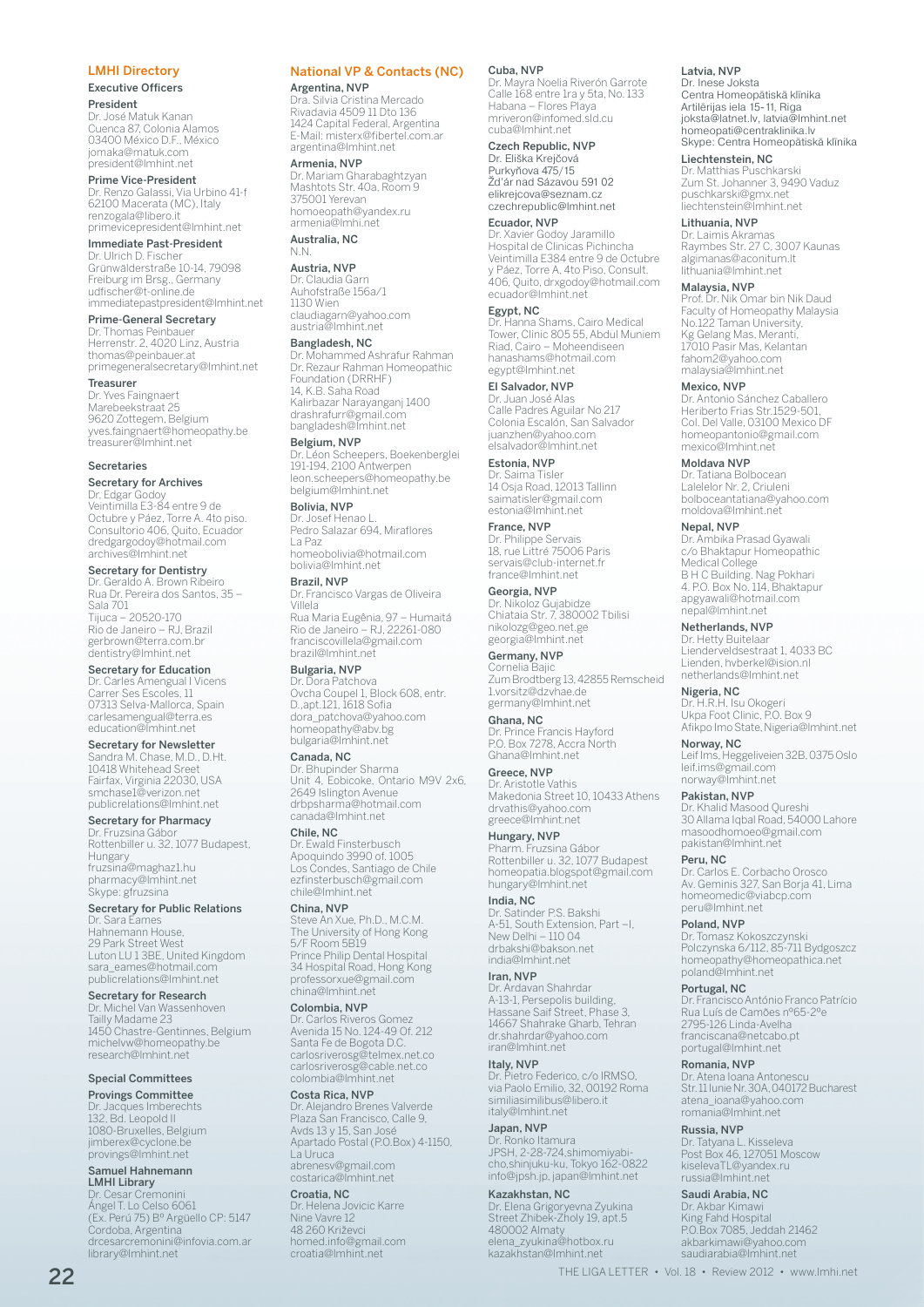### Serbia, NVP

Dr. Lazar Trifunovic Milete Jakšica 3, 21000 Novi Sad laki55@yahoo.com, serbia@lmhint.net

#### Slovenia, NVP

Dr. Irena Gorisek Kalisnikov trg 10, SI-1000 Ljubljana Phone: +386-31 382 823 Irena.gorisek@gmail.com slovenia@lmhint.net

#### South Africa, NVP

Dr. Danny Pillay89 Olympia Avenue, Park More, Sandtoninfo@hsa.org.za southafrica@lmhint.net

### Spain, NVP

Antonio Marqués Arpa Calle Barcelona St. Nº12. Piso 3º. Pta. 3 38204 La Laguna Tenerife Las Islas Canarias amarquesarpa261828@gmail.com spain@lmhint.net

### Sri Lanka, NVP

Dr. T.C. Peiris 219 Deans Road, Colombo 10 tcpeiris@sltnet.lk, srilanka@lmhint.net Sweden, NC

N.N.

### Switzerland, NVP

Dr. Franziska Bläuer, Florastrasse 14, 8610 Uster, franziska.blauer@ gmx.net, switzerland@lmhint.net

### Taiwan, NC

Dr. Hsing Yun Yang 19 2F, Lane 52 Alley 117 Tien-Mu W. Road, Taipei 112 (Pei-Tou area)

#### Thailand, NC

Dr. Monthaka Teerachaisakul Bureau of Complementary and Alternative Medicine monthaka.t@gmail.com thailand@lmhint.net

## Turkey, NVP

Dr. Altunay Söylemez Ağaoğlu 1420 Sk Murat Apartmani no:64 d:15 k:5, Kahramanlar, İzmir altunaysoylemez@gmail.com turkey@lmhint.net

#### Ukraine, NC

Dr. Zoya Dergachova Dekabristov Str., 12/37-84, 02121 Kiev zonide@gmail.com ukraine@lmhint.net

### United Kingdom, NVP

Dr. Sara Eames, Hahnemann House, 29 Park Street West, Luton LU 1 3BE sara\_eames@hotmail.com unitedkingdom@lmhint.net

#### United States of America, NVP

Dr. Richard E. Hiltner 169 E, El Roblar Drive, Ojai, CA 93023 rhiltner@sbcglobal.net unitedstates@lmhint.net

## Uruguay, NVP

Dr. Liliana Brea Horacio 3345, Montevideo C.P. 11600 librea@adinet.com.uy uruguay@lmhint.net

#### Venezuela, NVP

Dr. Paola Galasso Istituto Docente de Urologia Urb. La Viña, Valencia paola.galasso@grupotemi.com venezuela@lmhint.net

## LMHI affiliated associations (institutional members)

#### Argentina

Academia de Homeopatía "Dr. Constantino Hering" Av. Rivadavia 1235 5° piso Dpto. B, Buenos Aires C1034ACA info@academiahomepatia.org.ar www.academiahomeopatia.org.ar

Asociación Médica Homeopática Argentina Juncal 2884, Buenos Aires, C1425AYJ

info@amha.org.ar, www.amha.com.ar Centro des Estudios

Homeopáticos Hahnemanniano de Córdoba, 9 de Julio 1606, B. Alberdi, 5000, Córdoba, info@cemhhcba.org.ar www.cemhhcha.org.ar

Escuela Médica Homeopática "Dr. Tomas Paschero" Sanchez de Bustamante 278 Buenos Aires escuelamedica@speedy.com.ar www.escuelapaschero.com.ar Fundación Academia de Homeopatía del Tucumán, Las Heras 53 San Miguel de Tucumán, Tucumán academiahomeotuc@infovia.com.ar hisstagnetto@hotmail.com Fundación Médica Homeopática del N.O.A., Pasaje Almirante Brown 1453, C.P. 4000 San Miguel de Tucumán, adolfoibanez@arnet.com.ar academiahomeotuc@infovia.com.ar

Fundación Médica Homeopática Vitalis, Billinghurst 649 C1174 ABK Ciudad Autónoma

Buenos Aires vitalisfmh@hotmail.com

Instituto de Altos Estudios Homeopáticos "James T. Kent"<br>Arévalo 2279, Buenos Aires iaehjtkent@yahoo.com.ar www.jtkent.org.ar

Sociedad Argentina de Medicina

Homeopática 9 de Julio 709, 5000 Córdoba info@sociedadhomeopatica.com.ar

## Universidad Candegabe

de Homeopatía www.universidadcandegabe.org Universidad Maimónides Departamento de Homopatía Hidalgo 775, Buenos Aires

fundacionhomeos@maimonides.edu Austria

Ärztegesellschaft für Klassische Homöopathie Südtirolerstr. 16, 4020 Linz office@aekh.at, www.aekh.at

Österreichische Gesellschaft für Homöopathische Medizin Mariahilferstr. 110, 1070 Wien sekretariat@homoeopathie.at www.homoeopathie.at

#### Baltic States

The Baltic Homeopathic Union Marina Afanasieva, President Tomsona 37,Riga, LV-1013, Latvia heliotrope.hom@apollo.lv union@balthomeopathy.eu

#### Bangladesh

Bangladesh Centre for Advanced Studies in Homeopathy (BCASH) 57-East Tejturi Bazar, Mansion (1st floor), Farmgate, 1215 Dhaka www.bcash-bangladesh.org

### Belgium

Société Royale Belge d'Homéopathie Chaussee de Bruxelles 132 1190 Bruxelles jean.lansmanne@skynet.be

Unio Homoeopathica Belgica Chaussée de Bruxelles, 132 1190 Bruxelles, info@homeopathy.be www.homopathy.be

#### Canada

Homeopathic Medical Association of Canada, 2649, Islington Avenue, Etobicoke, Ontario, M9V2X6 drbpsharma@hotmail.com www.hmac.ca

#### China

Chinese Homeopathic Medicine Society, Prof. Steve An Xue professorxue@gmail.com www.heliaoyixue.com

#### Colombia

Federación Médica Homeopática Colombiana Avenida 15, 124-49, oficina 212

Cundinamarca, Bogota D.C. carlosfriurros@cable.net.co Fundación Instituto Colombiano de Homeopatía Luis G. Páez Cra. 5 No 65-50, Bogotá D.C. direccion@homeopatía.org.co

## www.homeopatia.org.co

**Costa Rica**<br>Fundación Médica Homeopática **Costarricense** 

Funda\_homeop@yahoo.com

#### Czech Republic

Ceska Lekarska Homeopaticka Spolecnost, Dukelskych Hrdinu 13, 170 00, Praha 7 www.homeopatie-lekarska.cz

Moldavian Republic

Netherlands Artsenvereiniging voor

Peru

Peru

Poland

Portugal

Romania

Russia

Serbia

Slovenia

Spain

Switzerland Schweizerischer Verein

**Turkey** 

Ukraine

Uruguay

vrenigreising@csi.com www.swiss-homeopathy.ch

Kahramanlar/izmir www.turkiyehomeopati.com

United Kingdom Faculty of Homeopathy

Societatea Moldoveneasca de Homeopatie, Criuleni, str. Lalelelor nr. 2, bolboceantatiana@yahoo.com

Homeopathie VHAN Postbus 223, 6700 AE Wageningen www.vhan.nl, info@vhan.nl

Sociedad Medica Homeopática del

PV Geminis 327 San Borta, Lima - 41 homeomedic@viabcp.com

Sociedade Portuguesa de Homeopatia Rua Andrade Corvo, 16, R/C Dto 1000 Lisboa, sphom@netcabo.pt

ArsMedica 150, Aurel Vlaicu Str, 020099 Bucuresti arsmedica2000@yahoo.com www.arsmedica.ro

Societatea Romana de Homeopatie www.homeopatie-srh.ro

Russian Homeopathic Association Russian Homeopathic Society

Homeopathic Section of Serbian Medical Association Kozjacka 28, 11040 Beograd laki55@yahoo.com, www.sld.org.rs/en

Slovensko homeopatsko društvo Ulica bratov Babnik 10 1000 Ljubljana, SLOVENIJA www.shd.si, info@shd.si South Africa

Homoeopathic Association of South Africa (HSA) PO Box 752347, Gardenview 2047 www.hsa.org.za,info@hsa.org.za

Academia Medico Homeopatica de Barcelona, Aragó 186, 2o,1, 08011 Barcelona, ambh@retemail.es Federación Espanola de Médicos Homeópatas Céfiro, 9-2a esc. 5oC, 41018 Sevilla femh@telefonica.net, www.femh.org

Homöopathischer Ärzte Dorfhaldenstraße 5, 6052 Hergiswil

Association of Homeopaths of Ukraine

Hahnemann House 29 Park Street West, Luton LU1 3BE csummer@trusthomeopathy.org www.trusthomeopathy.org/faculty United States of America American Institute of Homeopathy 801 N. Fairfax Street, suite 306 Alexandria, VA 22314 rhiltner@sbcglobal.net www.homeopathyusa.org

ady<br>iación Medicina Homeopatica del Uruguay, Quijote 3035/209, Montevideo, librea@adinet.com.uy

In all other countries the LMHI has only individual members. The LMHI is seeking to include all homeopathic doctors' associations as institutional members, i.e. to include all the individual national association members en bloc.

Turkish Classical Homeopathy Association, 1359 sk Kızılkanat sitesi A Blok, No:2 K:3 D:13

Polish Homeopathic Society ul. Cicha 5/2, 00-353 Warszawa eczerwinska@o2.pl

#### Ecuador

Sociedad Medica Homeopatica Ecuadoriana, Páez Nro.758 y Veintimilla-3er.P., P.O. Box 17 11 6262, Quito, drxgodoy@hotmail.com

#### El Salvador Asociación Médica Homeopática de

El Salvador, juanzhen@yahoo.com France Féderation Française des Médecins Homéopathique Classique

www.ffmhc.nerim.net Institut National Homeopathique Francais – Paris, www.inhfparis.com

Germany

Deutscher Zentralverein homöopathischer Ärzte Am Hofgarten 5, 53113 Bonn sekretariat@dzvhae.de www.welt-der-homöopathie.de

Gesellschaft für Quantenlogische Homoeopathische Medizin Ev. Gustav Hoch-Str. 33, 63452 Hanau

Scheufler-Martina@t-online.de www.qlm-online.de Greece

Hellenic Homeopathic Medical Society 10 Makedonias street, 10433 Athens info@homeopahy.gr www.homeopathy.gr Homeopathic Society of

Makedonia-Hellas Vilgari 57 N. Egnatia av. 54248 Thessaloniki

joros31@hotmail.com Hellenic Association of Homeo-

pathic Medical Cooperation L. Riankur 75, Athens 11523 vanghome@otenet.gr

**Hungary**<br>Magyar Homeopata Orvosi, Egyesül-<br>et, Margit krt. 64/B, 1027 Budapest homeopata@t-online.hu www.homeopata.hu

#### Iran

Iranian Homeopathic Association No. 1, 21st St., Vozara Ave 15139 -Teheran info@homeopathyiran.org

www.homeopathyiran.com

#### Italy

Ass. Fondazione Omeopatica Italiana Via Tino da Camaino 4, 80129 Napoli foi@aruba.it, www.foiaccademia.org

Federazione Italiana delle Associazioni dei Medici Omeopati Via E. Mancini, 22, 05100 Terni omeopatia@fiamo.it, www.fiamo.it

LUIMO Libera Universita Internationale di Medicina Omeopatica, Viale Gramsci, 18, 80122 Napoli

info@luimo.it, www.luimo.it SIMO Societa Italiana di Medicina

omeopatica, Via Zaccherini Alvisi 6 40138 Bologna (BO) segreteria@omeomed.net www.omeomed.net

#### Japan

Japanese Physicians Society for Homeopathy, 2-28-724, shimomiyabi-cho,shinjuku-ku Tokyo 162-0822 info@jpsh.jp, japan@lmhint.net

Kazakhstan

Kazakstani Homeopathic Association Street Zhibek Zholy 19, apt.5 480002 Almaty, kga@nets.kz

#### Lithuania

Lithuanian Homeopathic League Ramybesstr. 27, 3007 Kaunas algimantas@aconitum.lt

#### Mexico

23 THE LIGA LETTER • Vol. 18 • Review 2012 • www.lmhi.net THE LIGA LETTER • Vol. 18 • Review 2012 • www.lmhi.net

Homeopatia de Mexico A.C. Tlaxcala 58, 06360 Mexico City contactanos@homeopatiademexico.org.mx www.homeopatamexico.cjd.net